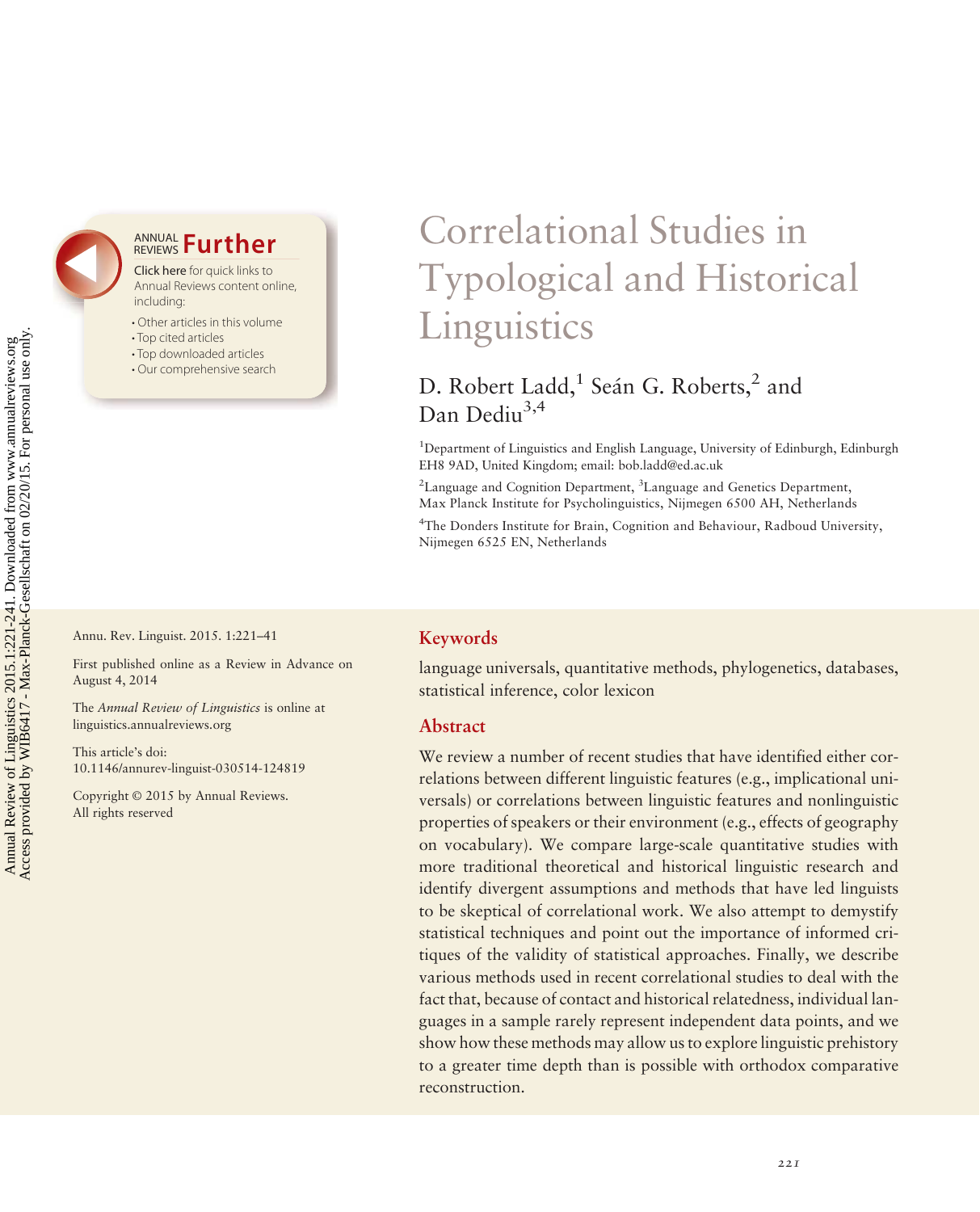#### 1. INTRODUCTION

#### [Supplemental](http://www.annualreviews.org/doi/suppl/10.1146/annurev-linguist-030514-124819) Material

The past several years have seen the publication of a number of studies, often based on large-scale databases of language data (see Supplemental Appendix A; follow the Supplemental Material link in the online version of this article or at [http://www.annualreviews.org](http://www.annualreviews.org/)) such as The World Atlas of Language Structures (WALS; Dryer & Haspelmath 2013, first published in 2005), that use correlational techniques in support of hypotheses and claims about language typology and linguistic prehistory. These studies include (in no particular order) our own proposal of a link between population-level variability in the genes ASPM and Microcephalin and the geographical distribution of tone languages (Dediu & Ladd 2007); suggestions that the phonemic inventory of a language is related to the size of the population that speaks it (Hay  $\&$  Bauer 2007) or to the distance of the language's homeland from Africa (Atkinson 2011); and claims either that computational phylogenetic techniques adapted from evolutionary biology allow inferences concerning proposed word-order universals (Dunn et al. 2011) or that they confidently place the Indo-European homeland in Anatolia (Bouckaert et al. 2012; R. Gray & Q. Atkinson, manuscript in preparation). In general, linguists have tended to be skeptical of such work, as the first author (who regards himself as a typical linguist in most respects) knows from the experience of discussing the Dediu & Ladd (2007) paper with colleagues when it first appeared. Many of the most controversial recent studies were carried out by scholars whose background gives them a firm grasp of statistical methods but who do not share the typical intellectual outlook or the background knowledge of someone trained in linguistics (the third author places himself in this category). Despite the potential for unproductive cross talk, however, we argue that this general line of work, although sometimes clearly flawed, is potentially very valuable, and that it is worth working toward collaboration and interdisciplinary understanding. Our goal in this review is to make these studies more accessible to those without an extensive background in statistics and to summarize some of the justified skepticism from within linguistics.

#### 2. CORRELATION AND EXPLANATION

Correlation is simply a quantitative relation between the variability of two different phenomena. A trivial example (developed in Supplemental Appendix B) is the relation between the height and weight of professional baseball players: In general, baseball players who are taller (variability in one phenomenon) are also heavier (variability in another). A comparable linguistic example is the relation between word length and frequency of occurrence. Word length is variable (some words are longer than others), word frequency is variable (some words are more common than others), and the two kinds of variability are systematically and quantifiably related: Less frequent words tend to be longer, and longer words tend to be less frequent (Zipf 1936, 1949).

If we do observe a correlation between two variables, an obvious reaction is to wonder why. Most readers are aware of the well-known adage that "correlation is not causation" ([http://en.](http://en.wikipedia.org/wiki/Correlation_does_not_imply_causation) [wikipedia.org/wiki/Correlation\\_does\\_not\\_imply\\_causation](http://en.wikipedia.org/wiki/Correlation_does_not_imply_causation)), and correlations observed in nature are often part of complex networks of factors that can make it difficult to establish causes. Unless we can do an experiment—that is, manipulate a variable (or variables) in a controlled fashion and observe the effects of this manipulation on some other variable(s)—we may not be entitled to infer causal relationships. Unfortunately, of course, many domains of scientific interest are not amenable to experimental manipulation. For example, having observed a positive correlation between the presence of ejectives in a language and the altitude at which the language is spoken (Everett 2013), we cannot experimentally test the hypothesis that there is a causal relationship between altitude and phonology. We cannot move all the speakers of selected languages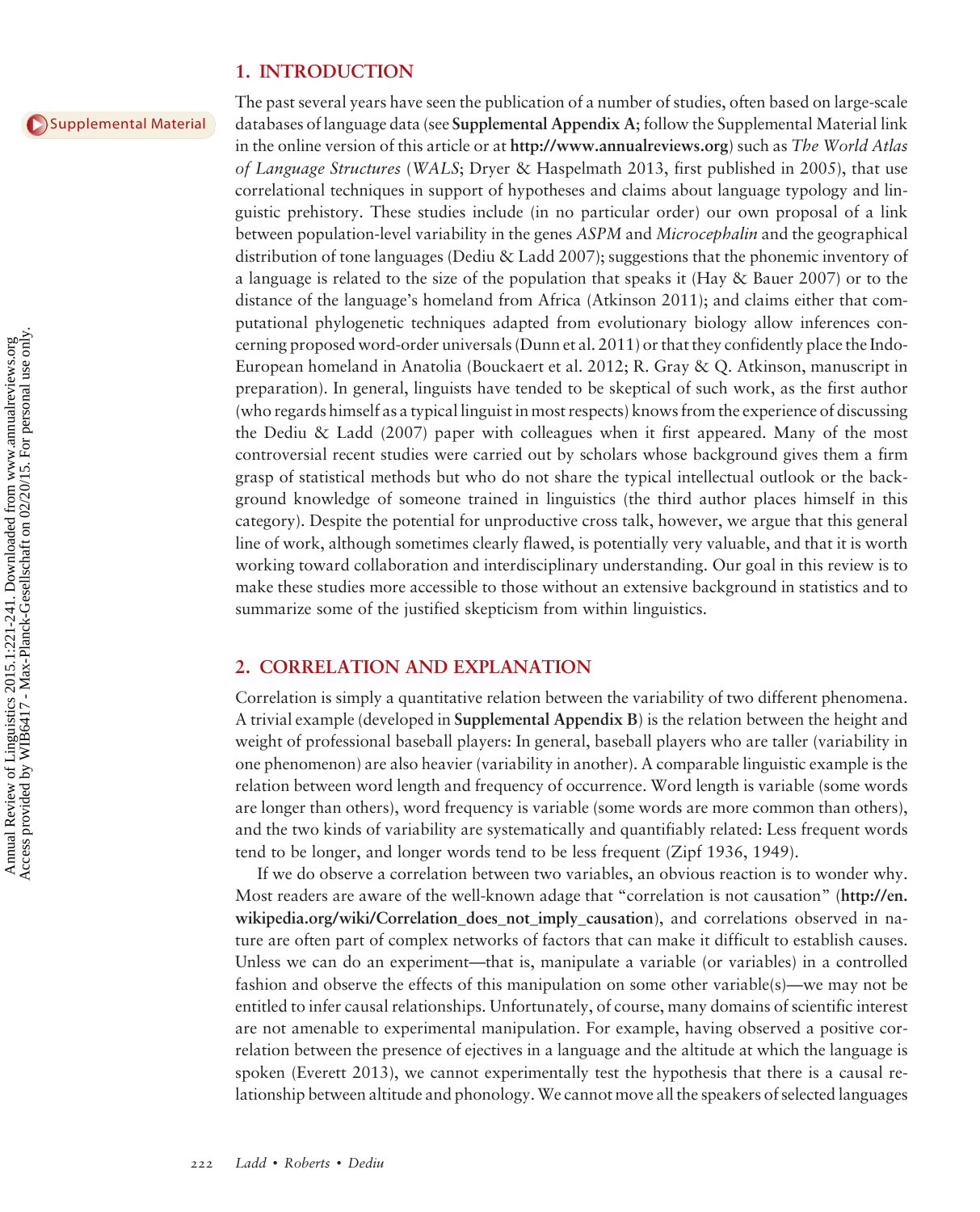to Tibet or the Andes to see whether over multiple generations they develop ejectives, or move the speakers of Quechua or Georgian to low-lying islands to see whether ejectives are lost. Instead, we can only seek additional data, often at different levels of explanation (e.g., in terms of an articulatory model in which low air pressure favors the production of ejectives). Research on many typological and historical aspects of language is affected by such limitations, although linguistics is hardly unique in this respect. Constraints on the availability of experimental data are present in all branches of science, from particle physics to molecular biology to cosmology, and correlational studies are found in many fields, especially in the historical and social sciences.

This is not to say that the use of correlational approaches is without problems. Most obviously, in any study with a correlational design, there will generally be multiple models that can reproduce the same empirical observations—that is, there will often be many potential answers to the question, "Why?" The concept of causality is actually very complex and widely debated (e.g., Beebee et al. 2009). Recent important advances hold the promise of both a better theoretical understanding and new quantitative methods for inferring causal models from correlational data (Pearl 2000, Hernan & Robins 2014). Most of the time, however, correlational studies can change only the relative likelihood of competing accounts. Yet in the long run, changing the relative probabilities of different models or theories is extremely informative. In this Bayesian view of science (see, e.g., Easwaran 2013, Talbott 2013, but also see Gelman & Shalizi 2013), wellcollected, rigorously analyzed, and clearly reported correlational data can lower the probability of causal models that cannot generate the observed correlational structures, while increasing the probability of compatible models.

Determining what counts as well-collected and rigorously analyzed correlational data is not necessarily straightforward, though. The recent history of neuroimaging studies in cognitive neuroscience provides a useful case study here. An explosion of research early in this century showing correlations between specific cognitive or perceptual tasks and activity in specific brain areas was soon found to be based on statistical practices that led to unsound inferences ("voodoo correlations" in the memorable phrase of Vul et al. 2009; also see Carp 2012, Silver et al. 2011). At the same time, however, awareness of the problems quickly led to changes in practice. The field is now developing robust and standardized ways to deal with the issues that result from the use of correlational approaches, so that it can make progress in understanding the neuroanatomical and neurofunctional bases of human cognitive processes (e.g., Kriegeskorte et al. 2009).

A further issue, and one that is sometimes a legitimate basis for skepticism about correlational studies of language, is the extent to which correlations are valid and robust. Although these terms are sometimes confused, they refer to different concepts, and in theory both should be addressed by a correlational study. Validity can be ensured to a certain degree by being systematic and clear in laying out the assumptions behind the hypothesis proposed and behind the specific variables involved—what they mean, how are they defined, and how exactly they are measured and coded. However, if the different sets of assumptions available present different advantages and disadvantages, then researchers can at least test the robustness of the results by comparing the agreement between results derived from different data sets, different methods, and different assumptions and by systematically examining the differences and trying to understand their causes. A more detailed technical discussion of validity and robustness is presented in Supplemental Appendix C.

Validity is at the heart of many objections to correlational studies of language. In a large-scale test of implicational word-order universals, for instance, it is usual to assign every language a unique value as having either verb–object (VO) or object–verb (OV) order. What do we do with Dutch and German, the specialist wants to know: Do we count them as VO on the basis of main clauses or OV on the basis of subordinate clauses? This is unquestionably a genuine problem,

#### [Supplemental](http://www.annualreviews.org/doi/suppl/10.1146/annurev-linguist-030514-124819) Material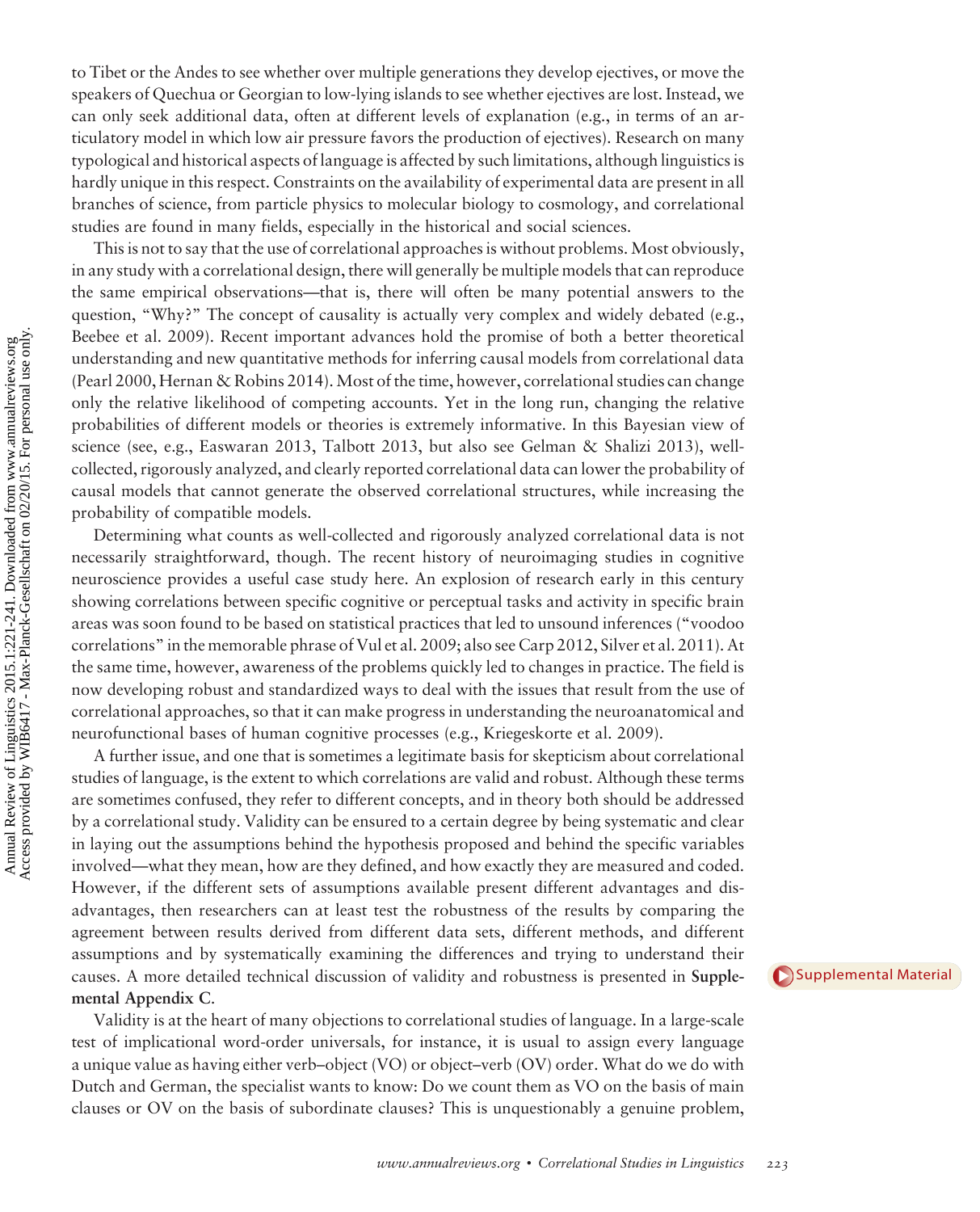although it should be considered a methodological issue, not a fatal flaw in the correlational approach. Specific decisions about doubtful cases can be made on the basis of theoretical work whose validity may be evaluated independently. Moreover, separate correlational analyses can be carried out on the basis of systematically different decisions about doubtful cases, and we can determine whether the conclusions are robust or whether they depend too delicately on the precise details of how the doubtful cases are coded. And in any case, correlational studies are only one tool among many for advancing our understanding: Many areas of linguistics are now seeing an expansion of experimental and modeling studies that can be used as a further check on hypotheses generated by correlational work.

#### 3. CORRELATION AND UNIVERSALS OF LANGUAGE STRUCTURE

Several aspects of empirical work in linguistics do not require quantitative investigation. You do not need to do an experiment or carry out a survey to determine that the plural of *child* is *children* or that the Latin verb esse 'be' was irregular. This means that it is not only normal but frequently even appropriate for descriptive statements about language structure to be made without statistical support, and many areas of linguistics have consequently developed without a firm basis in quantitative approaches that are taken for granted in many fields. As a result, linguists are often ill prepared to evaluate the technical aspects of correlational studies. For many purposes, this is not a problem: As noted in the previous section, clear thinking about the assumptions and definitions underlying correlational studies is frequently as important as actually carrying out the quantitative work itself. Yet statistical facts about language structure have tended to remain marginalized, so the relevance of correlational findings is often not clear even if the findings themselves are not in doubt.

Consider our understanding of Zipf's (1936, 1949) observation of the correlation between word length and frequency. Although the precise quantitative relationship varies between texts and between languages, the basic correlation is robust, in the specific statistical sense that correlational findings based on different data, measures, and assumptions tend to agree (for a review, see Piantadosi 2014). Moreover, the measures themselves—word length and frequency—are relatively easy to define and determine empirically, so the validity of the correlation is also not seriously in doubt. The question of causality, however, is much less clear. On the basis of his original findings, Zipf (1936, 1949) suggested that a frequently used word would adapt to become shorter in order to minimize production effort. Other theories suggest that, because short words tend to be more polysemous (Köhler 1999), they are more likely to be used in a greater number of contexts and, thus, more frequently (e.g., Köhler 1986). More recently still, Piantadosi et al. (2011a) demonstrated that a better predictor of a word's length is not its frequency as such, but rather the information the word carries. This finding suggests that words may adapt under pressure to be informative, rather than to minimize production effort. However, the mechanism for any such adaptation is unclear, and it is probably relevant that word frequency is also correlated with many other measurable variables: with developmental factors such as the age of acquisition (Kuperman et al. 2013), processing factors such as the speed of lexical decision (Balota et al. 2007), semantic factors (see the sidebar titled Correlations in Semantic Domains) such as valence (Boucher & Osgood 1969, Kuperman et al. 2013), and diachronic factors such as the rate of lexical replacement over time (Pagel et al. 2007). Lexical decision time, meanwhile, is also correlated with word length (Hudson & Bergman 1985), the age of acquisition (Walker & Hulme 1999), and the physical size of the referent (Sereno et al. 2009, Yao et al. 2013), whereas the concreteness of a word's referent is correlated with word length, informativeness (Piantadosi et al. 2011b), and the age of acquisition (Reilly & Kean 2007). This complex network of relationships has so far proved resistant to a comprehensive explanation (Figure 1), and at least partly as a consequence, the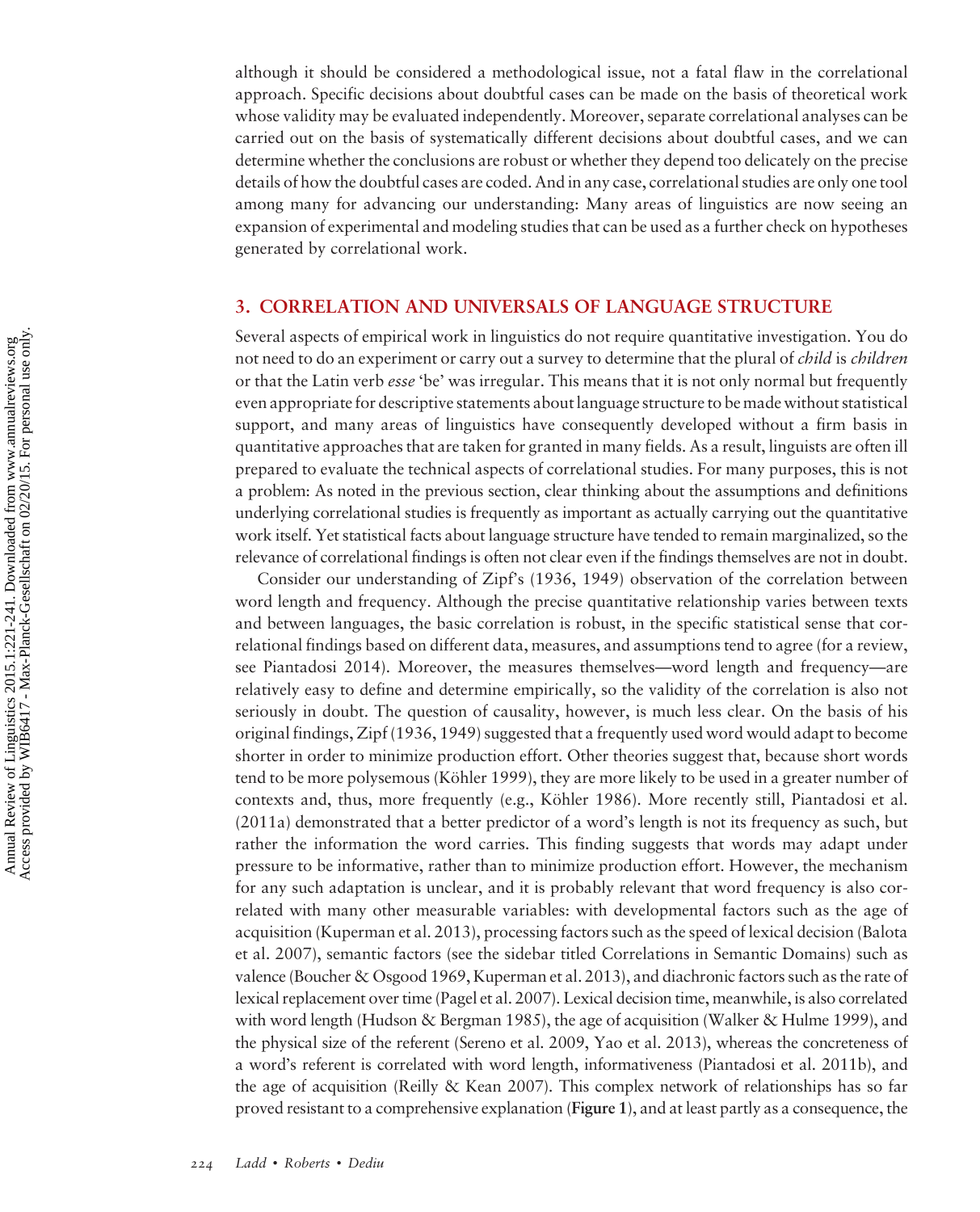#### CORRELATIONS IN SEMANTIC DOMAINS

Research on how semantic domains are divided into linguistic categories has tended to involve comparisons between specific languages rather than large-scale quantitative analyses. However, recent studies have used multidimensional scaling and clustering techniques, which help visualize distances between features so that common categories emerge (Croft & Poole 2008). For example, Majid et al. (2008) studied how different languages divide the space of cutting and breaking events. Participants described videos that showed people cutting, tearing, and breaking things in various ways. Dimensions were then identified along which languages tended to make lexical distinctions. For example, languages tended to distinguish precise cuts (e.g., *slice*) from imprecise breaks (e.g., *smash*). Majid et al. argue that languages have a "general solution" to conceptualizing this domain and that, although there is variation, there are also strong constraints. Similar quantitative studies have considered motion verbs (Malt et al. 2013) and adpositions for spatial relations (Levinson & Meira 2003), as well as morphological domains such as case (e.g., Clancy 2006). Malt et al. (2014) suggest that the potential benefits (but also the constraints) of quantitative methods ought to inform approaches to collecting linguistic data so that methods become more standardized, systematic, and ecologically valid.

Zipfian correlations and similar quantitative regularities have not really been integrated into mainstream linguistic theorizing. [Notable exceptions can be found in work by such scholars as Charles Yang (e.g., Yang 2013) and Janet Pierrehumbert (e.g., Pierrehumbert 2002).] A rapid survey of introductory texts finds Zipf mentioned only in Crystal's (2010) Encyclopedia of Language.

There is, however, at least one type of correlational regularity about language that has played a key role in developing linguistic theory: what Greenberg (1966) called "implicational universals." An implicational universal is a statement that if a language has structural property X, then it is likely to have structural property Y as well. Among the implicational universals now widely thought to be valid are correlations of word order in different types of phrases—for example, the claim that a language with OV word order will normally also place adjectives before the noun. This type of regularity was incorporated into mainstream theorizing in generative grammar in the early 1980s, and the idea that languages tend to be either head-final or head-initial rapidly became commonplace and is widely assumed today. In statistical terms, that is, the observed correlations are explained with reference to a single deeper principle—headedness—that governs the order of several different types of grammatical constituents.

For some time, many linguists simply took it for granted that word-order correlations are actually valid, and focused on the implications of that supposed fact for parsing and for grammatical theory [e.g., the "cross-category harmony" principle (Hawkins 1979, 1982)]. One of the first large-scale attempts to validate the correlations themselves was carried out by Matthew Dryer in WALS. His work (Dryer 2013a,b,c) suggests that consistent patterns of headedness are more frequent in certain types of phrases than in others, and that certain patterns may be restricted to certain parts of the world. In particular, a consistent association between the order of object and verb and the use of postpositions or prepositions seems to be universal. By contrast, there is little or no correlation between the order of OV and the order of adjective and noun (AN). The head-final  $OV+AN$  combination is found primarily in South Asia and Siberia, and the head-initial  $VO+NA$ combination primarily in Southeast Asia and sub-Saharan Africa. In Australia and the Americas, the most widespread pattern is the "mixed"  $OV+NA$  (Table 1) (Figure 2). The theoretical implications of such findings for characterizations of languages as head-initial versus head-final are outside the scope of our discussion, although we note that a considerable amount of theoretical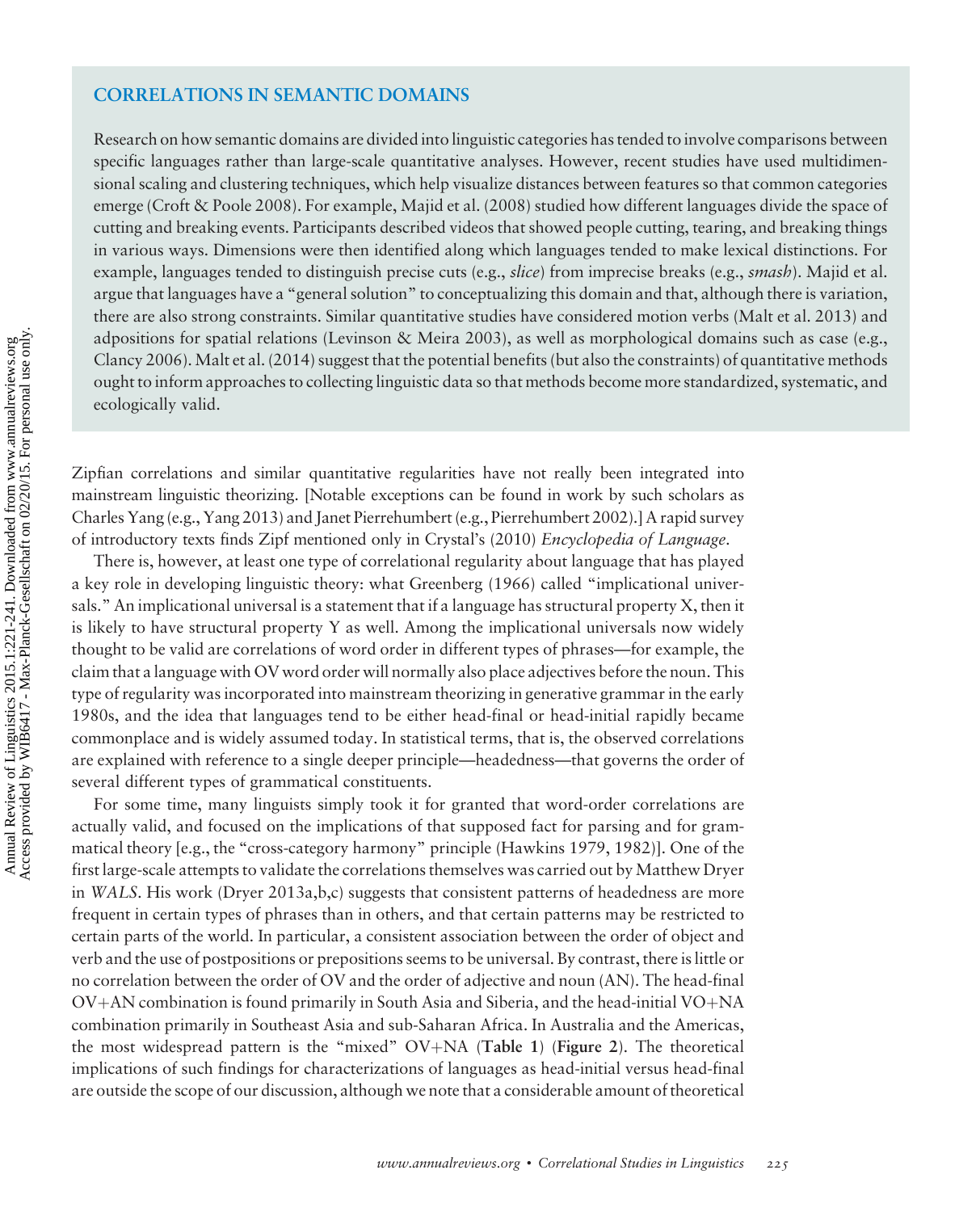

#### Figure 1

Correlations between various linguistic and nonlinguistic variables. The red boxes on the left show properties of words that have been studied within languages, and the boxes on the right show other properties that have been investigated between languages (green boxes denote geographic/environmental variables; orange and purple boxes denote extralinguistic variables).

work in linguistics continues to assume that languages tend to display a consistent "headedness direction" (e.g., Biberauer et al. 2014). Our general points are simply that implicational universals are a type of correlation and that large-scale correlational studies based on databases such as WALS are therefore directly relevant to progress in linguistics.

Actually, there is a more fundamental issue that arises from Dryer's work in WALS, specifically from the facts that the consistently head-final  $OV+AN$  pattern is found primarily in a large contiguous area of the Eurasian landmass and that both Australia and sub-Saharan Africa exhibit substantial agreement on their own patterns. What if the observed word-order correlations are not in fact due to some underlying unity of headedness, but rather are simply the result of contact between neighboring languages or inheritance from a common ancestor language? That is, these correlations might be artifacts of the fact that the languages under consideration are not independent of each other. We return to this problem in Section 5, below. Here our point is the same general one about the value of correlational studies: A potential problem with the idea of implicational universals has come to light through the combination of large-scale, correlationbased research and explicit thinking about its validity.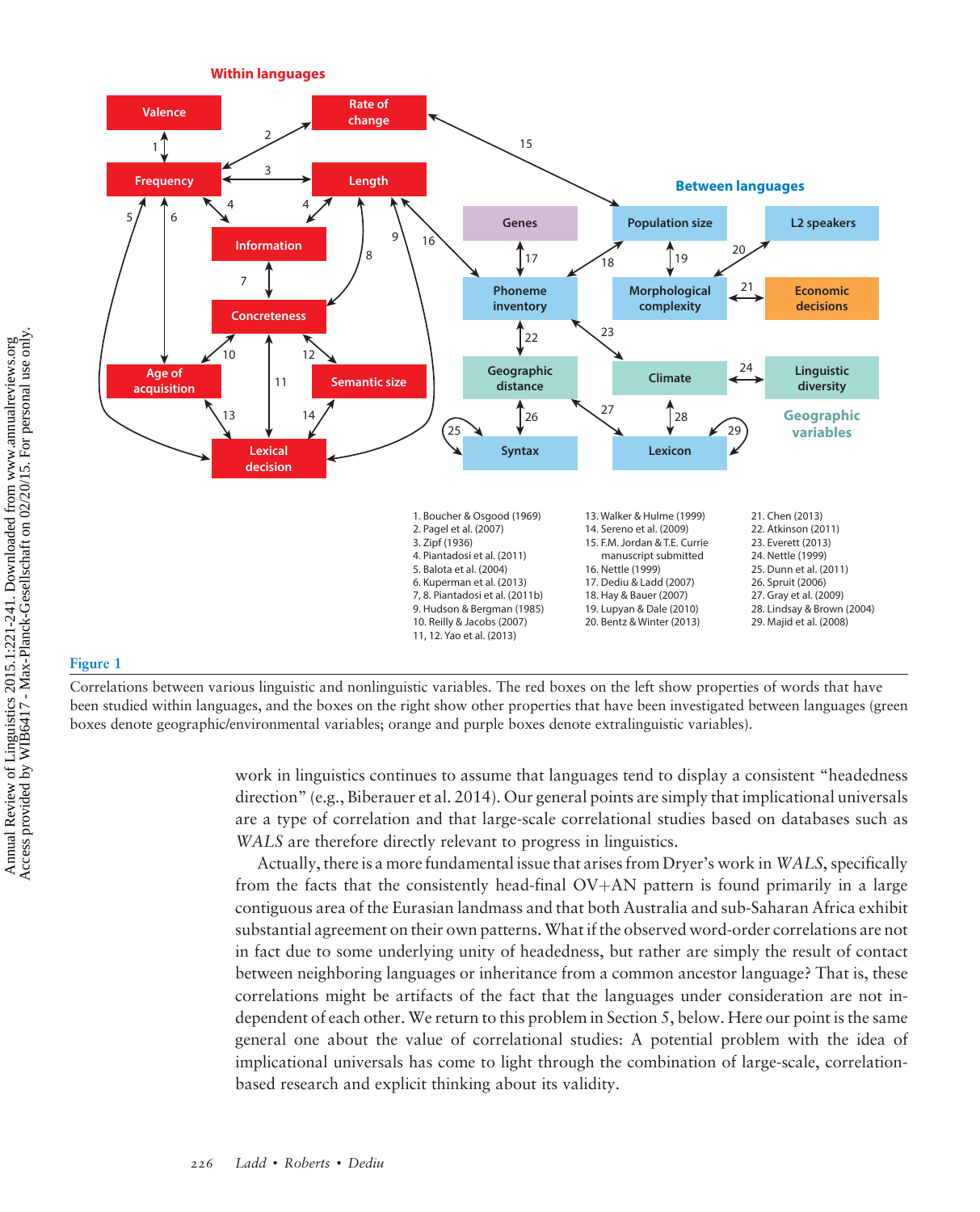Table 1 Data on implicational universals of word order

| a                  | Order of object and verb      |       | <sub>b</sub>                | Order of object and verb |        |
|--------------------|-------------------------------|-------|-----------------------------|--------------------------|--------|
| <b>Adpositions</b> | $\overline{\text{O}}\text{V}$ | VO.   | Order of adjective and noun | O <sub>V</sub>           | VO     |
| Postpositions      | 472                           | $42*$ | ΑN                          | 216                      | $114*$ |
| Prepositions       | $14*$                         | 456   | NA                          | $332*$                   | 456    |

(a) The three left columns make clear that languages violating the implication universal *(indicated by asterisks)* are quite rare, whereas  $(b)$  the three right columns show that violations are widespread and, in particular, that there are considerably more OV languages that violate the implicational universal than ones that obey it. Data are from Dryer (2013a,b).

#### 4. CORRELATIONAL STUDIES INVOLVING EXTRALINGUISTIC FACTORS

Although language-internal structural correlations such as implicational universals have long been treated as an interesting problem in linguistics, the same cannot be said of attempts to relate facts about language structure to facts about speakers and their environment—variables such as group size, geographical location, genetic makeup, and cultural expectations. For example, Chen (2013) reported that individuals who speak a language with no grammatical distinction between present and future tense are more likely to save money rather than spend. Similarly, Gay et al. (2013) showed that there are greater gender differences in political and economic opportunities among speakers of languages with gender distinctions in pronouns. Other proposed links between linguistic and nonlinguistic variables include phonetics and climate (Fought et al. 2004), ejectives and altitude (Everett 2013), and phonetics and sexuality (Ember & Ember 2007).

In some cases, reports of such relationships have been treated as interesting challenges for linguistics, and as potential catalysts for research questions (e.g. Hay & Bauer 2007, Roberts & Winters 2012). In general, however, attempts to link language structure with extralinguistic factors are almost intrinsically suspect: The Boasian tradition (e.g., Boas 1931) insists that there are no "primitive" languages and emphasizes the suitability of all languages to their speakers' communicative needs; Whorfian ideas about the cognitive biases imposed by the native language are no longer widely credited (but see Carroll et al. 2004, Levinson 2012); Chomskyans assume the existence of universal (and probably innate) structural principles; and the Saussurean foundation of all modern linguistics means that linguists take for granted the arbitrariness of linguistic form almost from the first day of their first introduction to the subject. Not surprisingly, then, commentaries by linguists have often summarily dismissed claims like Chen's or Gay et al.'s (e.g., Lewis & Pereltsvaig 2013 and similarly skeptical comments by, e.g., Pullum 2012, Grossman 2013, Liberman 2013, Kiparsky 2014).

Although the linguist's perspective is certainly a useful check on overenthusiastic acceptance of causal claims that have sometimes made it into big-name general science journals, blanket rejection of the idea that extralinguistic factors correlate with anything linguistic may lead us to throw away genuine explanatory insights into why languages are the way they are. As Östen Dahl (2013) puts it, "I am not sure this is the best way to respond to these ideas; it is not quite as easy to poke a hole in Chen's argument as one might think, and to outsiders it may seem like an irrational knee-jerk reaction. It is better if we try to analyze the claims seriously; maybe we can learn something from it—especially if the results are spurious, it may make us be more careful about our own pet hypotheses." In this section we consider two strands of research on correlations with extralinguistic factors that seem to us to have this kind of potential.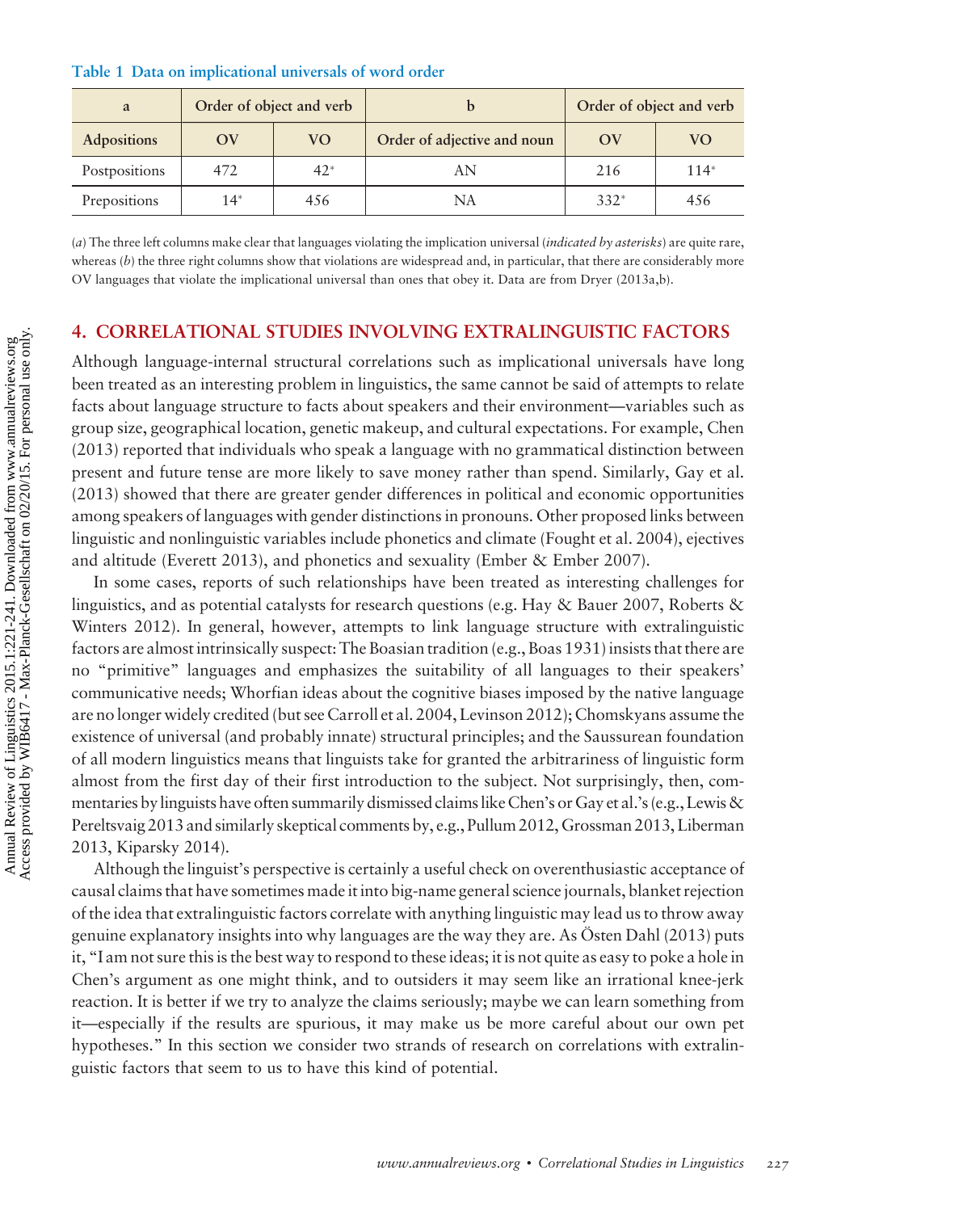

### Figure 2

A map of the relationship between the order of object (O) and verb (V) and the order of adjective (A) and noun (N). Each point represents a language. Points in shades of blue indicate VO languages, and those in shades of red indicate OV languages. Within each of these two types, dark color denotes languages that conform to the proposed implicational universal, and light color represents languages that violate it. Figure based on data from Dryer 2013a.

#### 4.1. Social Structure and Linguistic Complexity

A number of recent studies have considered the relation between social structure and linguistic complexity (see Nettle 2012 for a review). For example, languages spoken by larger populations have been found to have less complex morphology (Lupyan & Dale 2010) and slightly higher rates of lexical replacement or change (Wichmann & Holman 2009; Nettle 1999; F.M. Jordan & T.E. Currie, manuscript submitted). At the same time, they have also been reported to have larger phoneme inventories (e.g., Hay & Bauer 2007, Atkinson 2011, Wichmann et al. 2011), although Moran et al. (2012) and Donohue & Nichols (2011) have not found this correlation. There are also complex patterns in how social structure, demographics, and ecological factors influence rates of lexical borrowing (Bowern et al. 2011). All of this evidence suggests that there may be trade-offs in complexity between different levels of structure. Such an inference is consistent with correlations between the size of the phoneme inventory and the average word length (Nettle 1999, Wichmann et al. 2011) and between morphological complexity and phrase length (Juola 1998). Thus, it may seem appropriate to treat these findings as indications of language-internal structural tendencies rather than as direct effects of social structure (for work on dialects, see the sidebar titled Exploring Differences Between Dialects).

Nevertheless, recent comparative work (e.g., Trudgill 2002, McWhorter 2007) suggests that morphological simplification can result from language contact [and indeed, in specific cases this idea has been around for a long time; see, e.g., Thomason & Kaufman (1988, section 9.8) on the effects of contact with Scandinavian and Norman French on Old English]. If so, then we should expect languages with a more extensive history of contact to have simpler morphology than languages in less regular contact with others. Lupyan & Dale (2010) used a large-scale correlational study to quantify and test this hypothesis directly. They took the number of speakers of a language as a proxy for the probability of contact and showed that this number correlates with a composite morphological complexity score based on the number of morphological cases. They also showed that this correlation exists in many language families. Subsequently, Dale & Lupyan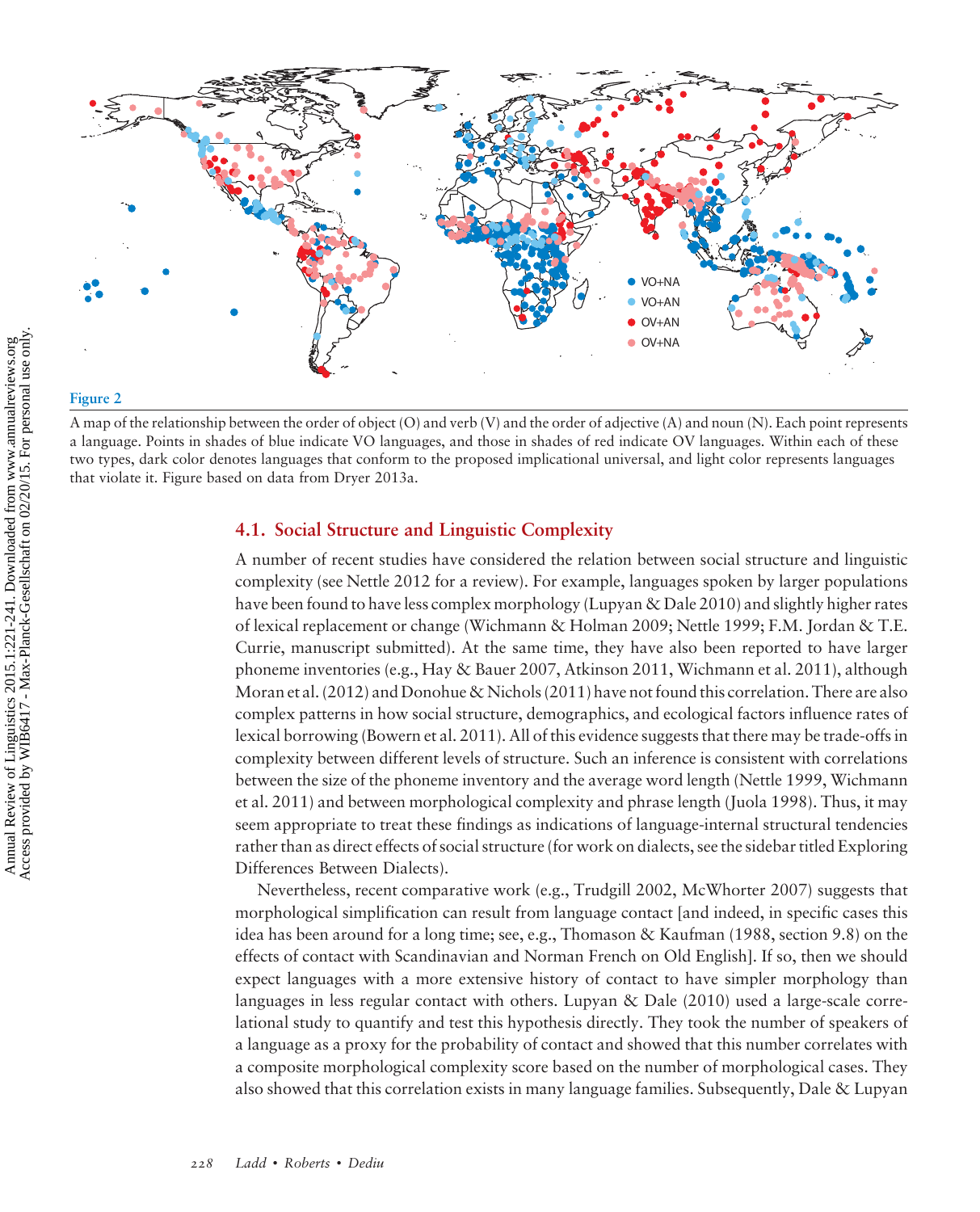#### EXPLORING DIFFERENCES BETWEEN DIALECTS

Most correlational studies are based on worldwide samples of languages, but correlational methods can also apply to more local analyses. Phonetic differences between dialects of English have been explored using clustering methods (e.g., McMahon et al. 2007, Sullivan & McMahon 2010). Most correlational studies also focus on continuous or countable variables such as population size, number of phonemes, or number of morphological cases. However, it is also possible to perform correlational studies on categorical variables such as differences in morphosyntax (Szmrecsanyi 2014). Geographical effects can also be observed on a local scale. Spruit (2006) demonstrated a correlation between syntactic differences between dialects of Dutch in the Netherlands and the geographic distance between those dialects. Correlational studies of dialects have proved useful for quantifying differences between varieties in an objective way that is free from typical ingrained social prejudices and that deals with complex relationships too numerous for a single human linguist to have intuitions about (Nerbonne 2009).

(2012) also demonstrated a correlation between a preference for regularized forms and children's contact with nonnative speakers. Although this finding demonstrates a general agreement (and hence suggests that the correlation is robust in the sense introduced in Section 2, above), there have been criticisms (e.g., Nettle 2012) that the proxy measures are too coarse and that therefore the inferences may not be valid. Moreover, other studies using different measures of grammatical complexity have mixed results: Sinnemäki (2009) has found that larger populations tend to have more systematic paradigms, whereas Nichols (1992) and Martowicz (2011) have found no evidence for a link between population size and the complexity of specific structures. Nevertheless, a more focused test of the hypothesis, carried out by Bentz & Winter (2013), demonstrated that languages with large proportions of L2 (nonnative) speakers have very restricted nominal case systems compared with languages with low proportions of L2 speakers. All of this evidence strengthens the idea that extensive language contact can result in morphological simplification and suggests that this process is one cause of the correlations that have been found.

As with the example of altitude and ejectives mentioned above, it is not feasible to test this causal hypothesis experimentally on real languages over multiple generations, but it is possible to demonstrate the robustness of the theory using alternative methodologies such as laboratory experiments with artificial languages and agent-based computational simulations. (Agent-based simulations are programs that simulate linguistic interactions within a population of artificial agents; researchers specify their assumptions about how interactions work and parameters such as the number of individuals, and they can then measure how global properties emerge in the model from individual interactions by varying parameters or comparing different assumptions.) For example, Dale & Lupyan (2012) provided an agent-based simulation as a proof of concept that morphological complexity decreases when a language is learned by adults rather than children. Around the same time, Little (2012) ran a laboratory experiment in which participants learned an artificial language, and found that the learners used morphologically simpler forms when they thought they were communicating with speakers of a different artificial language. That is, Little's result suggests that effects on morphological complexity could be driven by "foreigner-directed" speech, rather than adult learning. However, both results are consistent with the broader theory that contact is an important key to understanding the influence of social factors on language structure.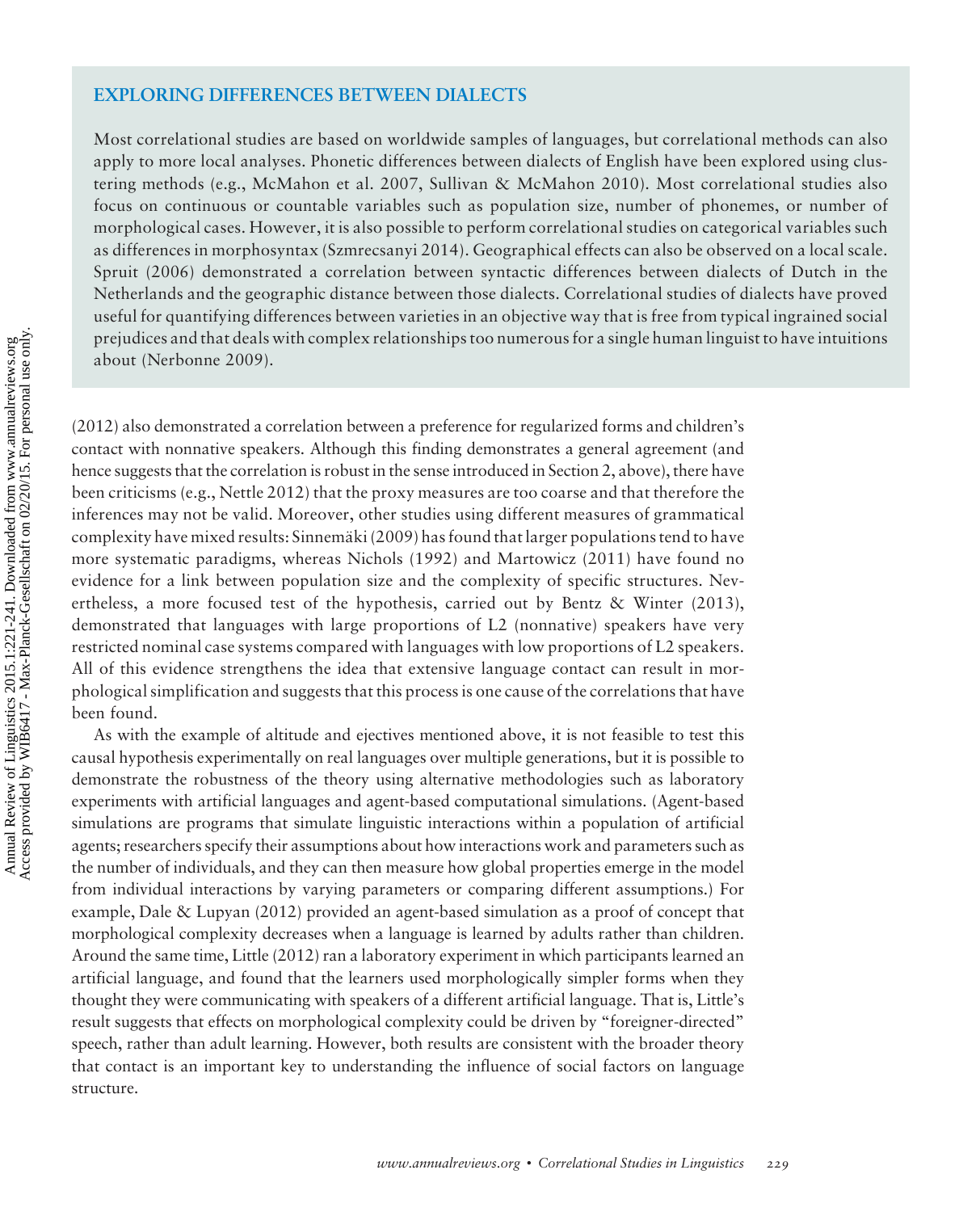#### 4.2. Geographical Factors in the Structure of the Color Lexicon

Berlin & Kay (1969) reported that there are universals in the structure of basic color words between languages, and suggested that there is a hierarchy of basic color terms, with more basic distinctions (e.g., dark/light) emerging in a language before others (e.g., pink/purple). When it appeared, this proposal was extremely influential in moving linguistics away from a strongly relativistic outlook toward greater acceptance of universals of various sorts, broadly in keeping with the Chomskyan ideas that were coming to dominate at that time. Berlin & Kay's approach has subsequently been subject to many criticisms, including objections to their methods, reports of exceptions to the proposed universals, and more general critiques of the notion that all languages have dedicated color terms that cover the whole visible spectrum (Rosch 1974, Saunders & van Brakel 1997, Davidoff et al. 1999, Levinson 2000, Lin et al. 2001). However, it has also inspired several correlational studies suggesting that universals of the color lexicon may derive from biological and environmental universals and from general principles of cultural evolution, rather than representing a specifically linguistic universal. In this literature, that is, there is a move from the observation of a pattern to a quantified correlation to controlled experiments and models that demonstrate causal links. Although the initial, qualitative work set the scene for the issues, more quantitative work has helped to evaluate the theories.

Bornstein (1973) noted that there is a correspondence between the size of the basic color vocabulary and the distance of the linguistic community from the equator, suggesting that exposure to greater amounts of ultraviolet light (UV) on the equator diminished the ability to perceptually discriminate colors. The quantitative correlation between these variables was confirmed by Ember (1978). Brown & Lindsey (2004) went further by showing a correlation between the size of the basic color lexicon and actual UV levels. They also performed a color discrimination experiment with participants who wore tinted glasses to simulate the effects of UV phototoxicity. The experiment allowed the first causal interpretation because there was a time dimension: Participants had naturally randomized color responses before the experiment, but their responses differed after wearing tinted glasses.

However, Hardy et al. (2005) found conflicting results when they added a condition in which older participants were given stimuli virtually manipulated to simulate less exposure to UV. Subsequent work suggests that the conflicting results may result in part from individual developmental factors based on differences in ambient light. Laeng et al. (2007) tested the perceptual color discrimination of Norwegians living in the same city but born in different seasons and at different latitudes. Those born at higher latitudes or in winter, when sunlight is shifted toward blue, had reduced sensitivity to yellow–green and blue–green contrasts but greater sensitivity to variations in the purple range. That is, sensitivity to particular color regions may be adapted to the properties of ambient light at birth. This finding suggests that there is a developmental aspect to the interaction between perception, latitude, UV radiation, and language.

Beyond these correlational and experimental studies based on Berlin & Kay's (1969) original book, agent-based computational simulations have also been used to research the evolution of the color lexicon (e.g., Steels & McIntyre 1999, Dowman 2007, Baronchelli et al. 2010). Loreto et al. (2012) demonstrated that an approximation of the Berlin & Kay hierarchy emerges in a model in which computational agents have human perceptual discrimination of color regions. Agreement on categories and labels emerges earliest in areas of low sensitivity, apparently because individuals have more difficulties in communicating these colors and negotiate them in interaction more regularly. This observation suggests that the structure of the color lexicon is influenced not only by geographically determined individual developmental factors, but also by universals of cultural interaction.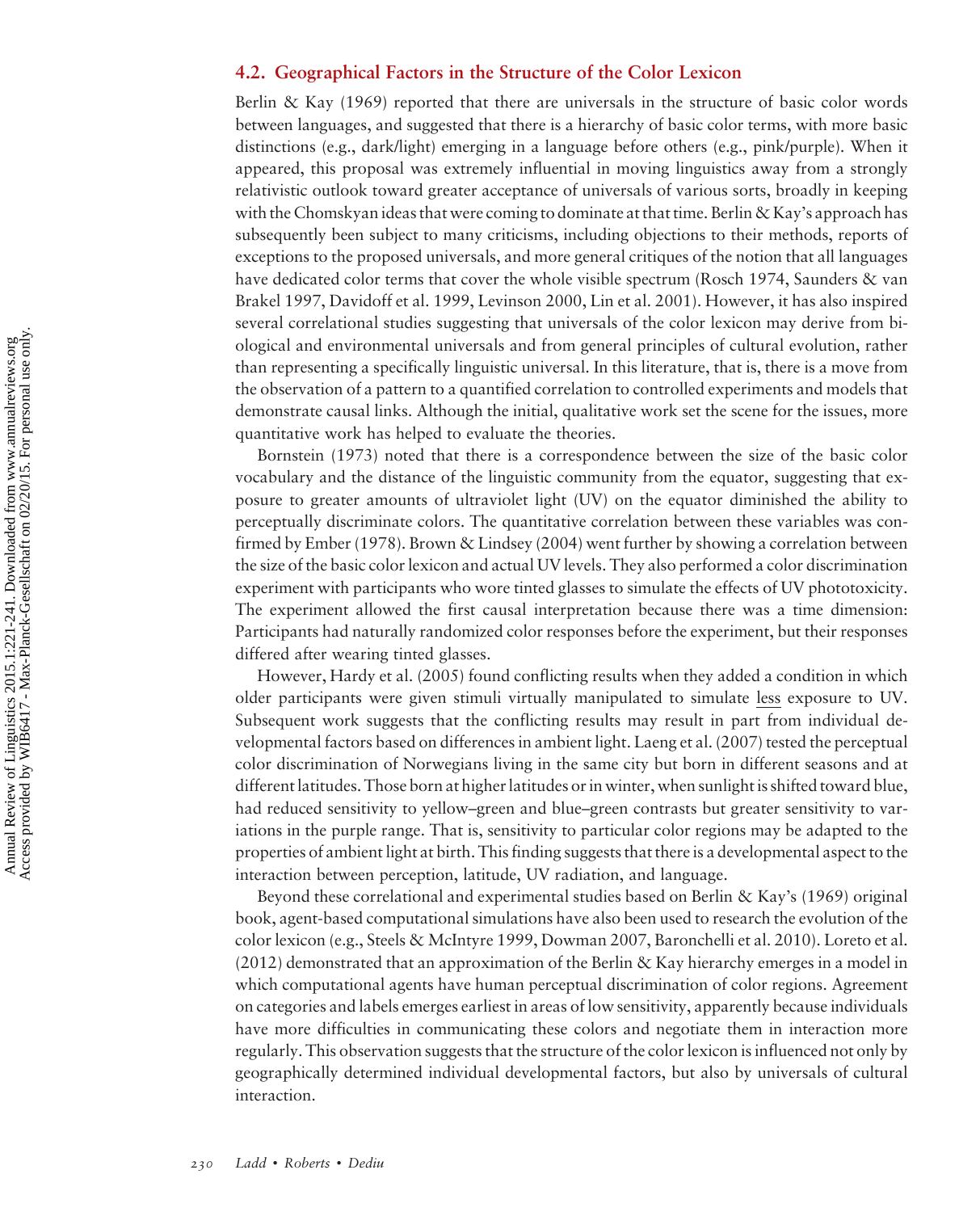#### 4.3. Graphic Summary

The correlations discussed in this and the previous section, along with others that space limitations prevent us from mentioning, are diagrammed in Figure 1. This graphic representation makes clear, among other things, the complexity of the interactions among the various factors. This complexity is both an important motivation for attempting large-scale quantitative studies and a significant barrier to making sure that the findings of such studies are valid and robust.

#### 5. LANGUAGE RELATEDNESS IN CORRELATIONAL STUDIES

We now return to one of the central problems in applying correlational methods to language data, namely the assumption that separate languages are independent data points. We encountered this problem in Section 3, in connection with Dryer's (2013a,b,c) survey of VO and NA word order. The specific linguistic hypothesis under investigation there is that languages exhibit a consistent headedness direction in clauses and in noun phrases: Dryer's data raise the suspicion that this correlation may apply primarily to languages in specific parts of the world. Standard evaluations of whether a correlation is statistically significant (see Supplemental Appendix B) presuppose that the observations on which it is based are independent of one another; if they are not, the chance of reaching a false-positive conclusion (more formally, a Type I error) are increased. In our example of the relationship between the height and weight of professional baseball players, the physical traits of individual players are presumably independent, and the overall correlation is therefore valid. However, if our sample of players happened to include a large number of members of the same extended family, the correlation would presumably be strengthened by shared genetic and environmental features, but its validity as a general statement of the relationship between height and weight would be weakened.

In cross-linguistic studies there are several sources of nonindependence. The most important is sometimes referred to as Galton's problem (Mace & Pagel 1994): When languages are related through descent from a common ancestor (or protolanguage), some of their properties are more similar than might be expected by chance, simply because they reflect the properties of this common ancestor. This means that we cannot take related languages as completely independent data points, and any correlational study must therefore control or correct in some way for the nonindependence of the languages under consideration (Roberts & Winters 2013). However, nonindependence due to relatedness is clearly a matter of degree. We know that some languages are more closely related than others: If we observe a common typological tendency in Russian, Spanish, and Armenian (which are demonstrably but distantly related), this observation is more informative than finding shared features in Russian, Polish, and Bulgarian (which are so closely related that many similarities are evident even on superficial inspection). This observation suggests that in some way we need to quantify the degree of relatedness between the languages in our sample to control for it in our statistical analysis. Doing so unfortunately complicates the statistical analysis considerably, and immediately involves us in debates about the number, composition, and internal structure of language families.

Another important source of nonindependence between languages is contact. It has been known for a long time that languages whose speakers are in regular contact often exhibit a variety of similarities, sometimes to the extent of forming identifiable "linguistic areas" such as the Balkans, India, or Mesoamerica (e.g., Thomason 2000). Here, again, it is obviously inappropriate to treat the existence of a given typological feature in one language as entirely independent of its occurrence in a neighboring language. Unfortunately, for purposes of conducting correlational analyses, quantifying contact is even more difficult than quantifying genealogical [Supplemental](http://www.annualreviews.org/doi/suppl/10.1146/annurev-linguist-030514-124819) Material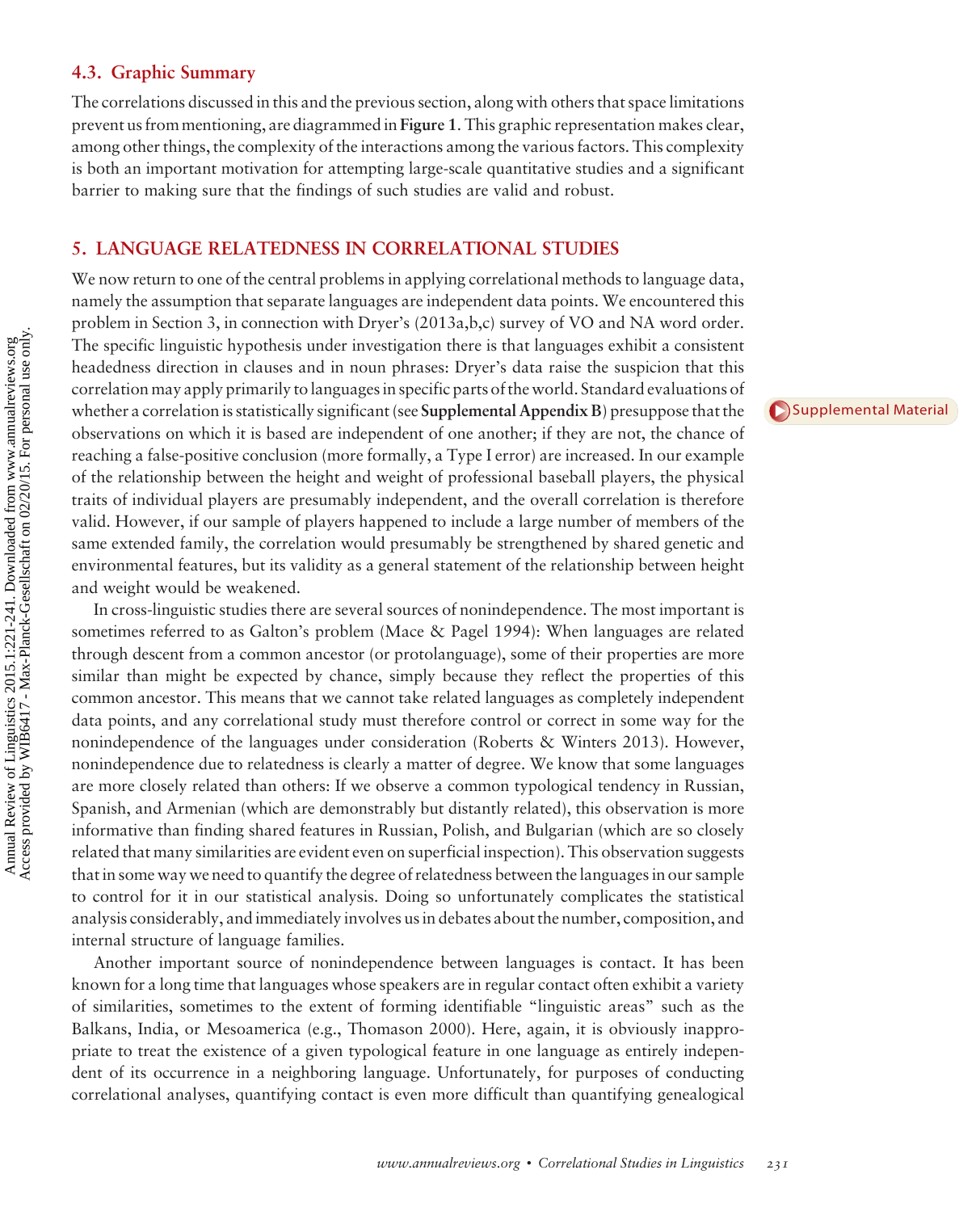relatedness. (A further complication arises from the fact that, by the nature of language splits, languages in contact also tend to be related.) As a proxy for contact, many studies have used geographical distance between the languages, on the assumption that languages that are closer together in space also have more opportunities for linguistic exchange—yet there are well-known counterexamples to the idea that geographical closeness implies linguistic and cultural contact. This is clearly a point on which historical linguistics and sociolinguistics can make meaningful contributions to assessing the validity of correlational studies, and can propose refinements to the kinds of factors used as proxies for contact.

#### 5.1. Controlling for Language Relatedness and Contact

There are several ways of dealing statistically with these sources of nonindependence. A method used relatively commonly in the typological literature is to extract a subsample of languages that can be considered unrelated and unlikely to be in contact. (For specific approaches to constructing the subsample, see Dryer 1989, 2011; Janssen et al. 2006; Cysouw & Comrie 2008; Hammarström 2009.) This method has several disadvantages, most notably the drastic reduction in statistical power and the fact that it relies on relatively arbitrary judgments of independence. However, it also has the advantage that it can be easily integrated into a randomization approach, in which multiple subsamples are generated from the full sample, and the resulting distribution of results from all the subsamples can be used for statistical testing.

Another relatively common method is to compute distances between languages. These distances can be of different types. One can compute structural distances between languages, considering typological features as the dimensions of a very high dimensional space in which each language is a single point, and calculating the Euclidean distances between languages in this space. Somewhat more intuitively understandable are historical distances (computed as the distance between the languages on a linguistic family tree) and geographical distances (either simple greatcircle distances between the places where two languages are spoken or more sophisticated distances that take geographical and ecological barriers into account as well). These distances are then analyzed using Mantel correlations (Mantel 1967), which express the relationship between distance matrices by taking into account the nonindependence of observations. Some examples of this approach are Dediu & Ladd (2007), which computes partial Mantel correlations between structural linguistic distances and human genetic distances while controlling for historical linguistic and geographic distances, and Dediu & Levinson (2012), which computes distances between the stability profiles of language families and correlates them with geographic distances. This method has the advantage that it is easy to apply but the disadvantage that the results may be difficult to interpret.

A very promising method is to control for historical and geographical relatedness using hierarchical regression, or so-called mixed-effects models. This is a general statistical approach to dealing with the fact that observations can be "nested" and that they tend to be more similar within higher-level units than between them. (For example, languages within families are generally more similar than those in different families, and languages within the same continent are more similar than those in different continents.) The mixed-effects approach is extremely flexible and powerful, and has recently come to be widely used in experimental linguistic work (e.g., Baayen et al. 2008, Jaeger 2008). It does not require any particular assumptions about the causes of similarity within units, and can deal with both multiple nested levels (e.g., genera within families and countries within continents) and crossed levels (e.g., historical relatedness and geographical proximity). However, it requires crisp boundaries between units, which are hard to justify, especially for geographical distance.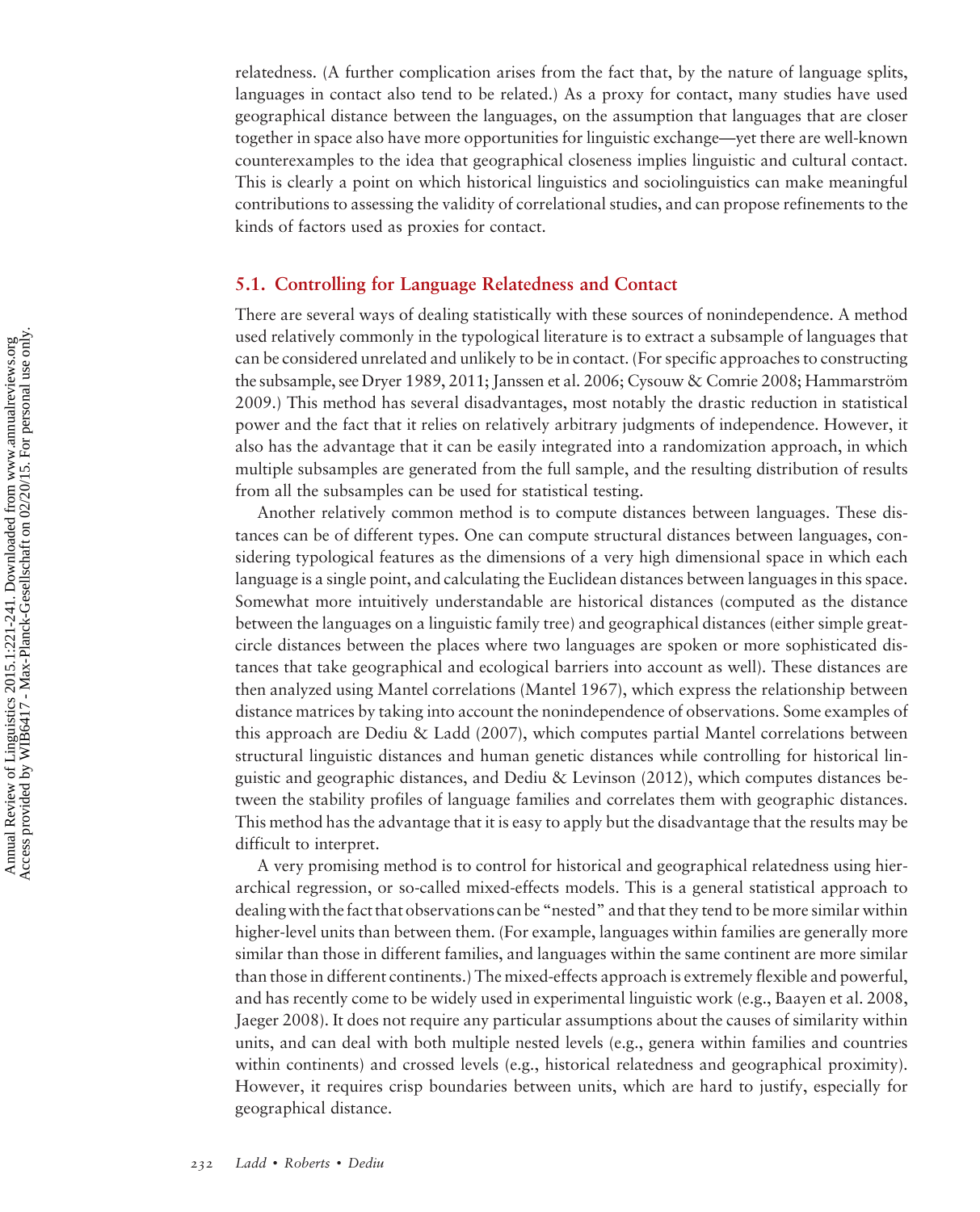Another promising approach is to use phylogenetic methods inspired by evolutionary biology. These are specifically designed to deal with relatedness due to descent from a shared ancestor (see Huelsenbeck et al. 2001 and Felsenstein 2004 for introductions and discussions), and recent extensions of this approach can take geography and horizontal processes (e.g., contact) into account as well. Probably the best-known use of phylogenetic methods is to infer the internal structure of language families from various types of data, most often cognacy judgments on basic vocabulary (see McMahon & McMahon 2005 and Dunn et al. 2008 for introductions and discussions). This technique has been broadly validated on the basis of well-studied language families, in which phylogenetic methods yield family trees in rough agreement with those established by orthodox historical linguistic methods (McMahon & McMahon 2005). However, its real power, especially in a Bayesian framework, is that extremely complex models can be specified that use both vocabulary and typological data, as well as nonlinguistic information such as dates of attestation and geographic locations. This technique allows for the principled estimation of dates but does not, unlike glottochronology (Swadesh 1955), require a clocklike constant rate of change. It has been used to estimate the date of protolanguage splits (e.g., Gray & Atkinson 2003, Atkinson et al. 2005) and to estimate rates of change (Pagel et al. 2007, Atkinson et al. 2008, Dediu 2011) and rates of geographical spread (Bouckaert et al. 2012). Other important questions that can be dealt with in this way are those related to correlated evolution (Dunn et al. 2011) and the relative importance of vertical inheritance and language contact (Currie et al. 2010, Gray et al. 2010, Greenhill et al. 2010, Nelson-Sathi et al. 2010).

Space limitations do not permit us to discuss a number of other statistical techniques for dealing with issues of nonindependence. These include  $(a)$  the use of permutation/randomization techniques (Edgington & Onghena 2007; relevant work on language includes Janssen et al. 2006, Dediu & Ladd 2007, Dediu & Levinson 2012); (b) phylogenetic generalized least squares (Butler & King 2004; relevant work on language includes Currie et al. 2013, Torreira & Roberts 2014, Verkerk 2014, and S.G. Roberts, J. Winters & K. Chen, manuscript submitted); and  $(c)$  explicit models of spatial nonindependence developed in fields such as ecology and geology [e.g., kriging (Cysouw 2008), spatial autocorrelation (Knooihuizen & Dediu 2012), and network modeling (Cysouw et al. 2012)].

#### 5.2. Correlational Studies and Language Prehistory

In this final section we illustrate the use of two of the methods summarized above, namely mixedeffects modeling and phylogenetic approaches to inferring correlated evolution, to deal with the problem of language relatedness. In both cases we consider recent studies that have drawn both a good deal of interest and more than a little severe criticism.

The use of mixed-effects modeling to control for language relatedness attracted considerable attention in the wake of a proposal by Atkinson (2011), which was widely featured in mainstream media and generated heated scholarly discussion. Atkinson claimed that a measure of phonological complexity derived from WALS shows a decreasing statistical trend with greater distance from Africa, and suggested that this trend parallels the similar known trends of decreasing genetic and phenotypic diversity due to the spread of modern humans from their origin in Africa (Ramachandran et al. 2005, Betti et al. 2009). The subsequent discussion includes several comments in *Science* (e.g., Cysouw et al. 2012, Wang et al. 2012); a special issue of *Linguistic* Typology in 2011 (Bybee 2011), which contains 13 contributions; and two responses by Atkinson (2012a,b).

Atkinson's (2011) original study suffers from many shortcomings, and the current consensus is that its conclusions do not hold. For example, the phonological data in WALS are coded in terms of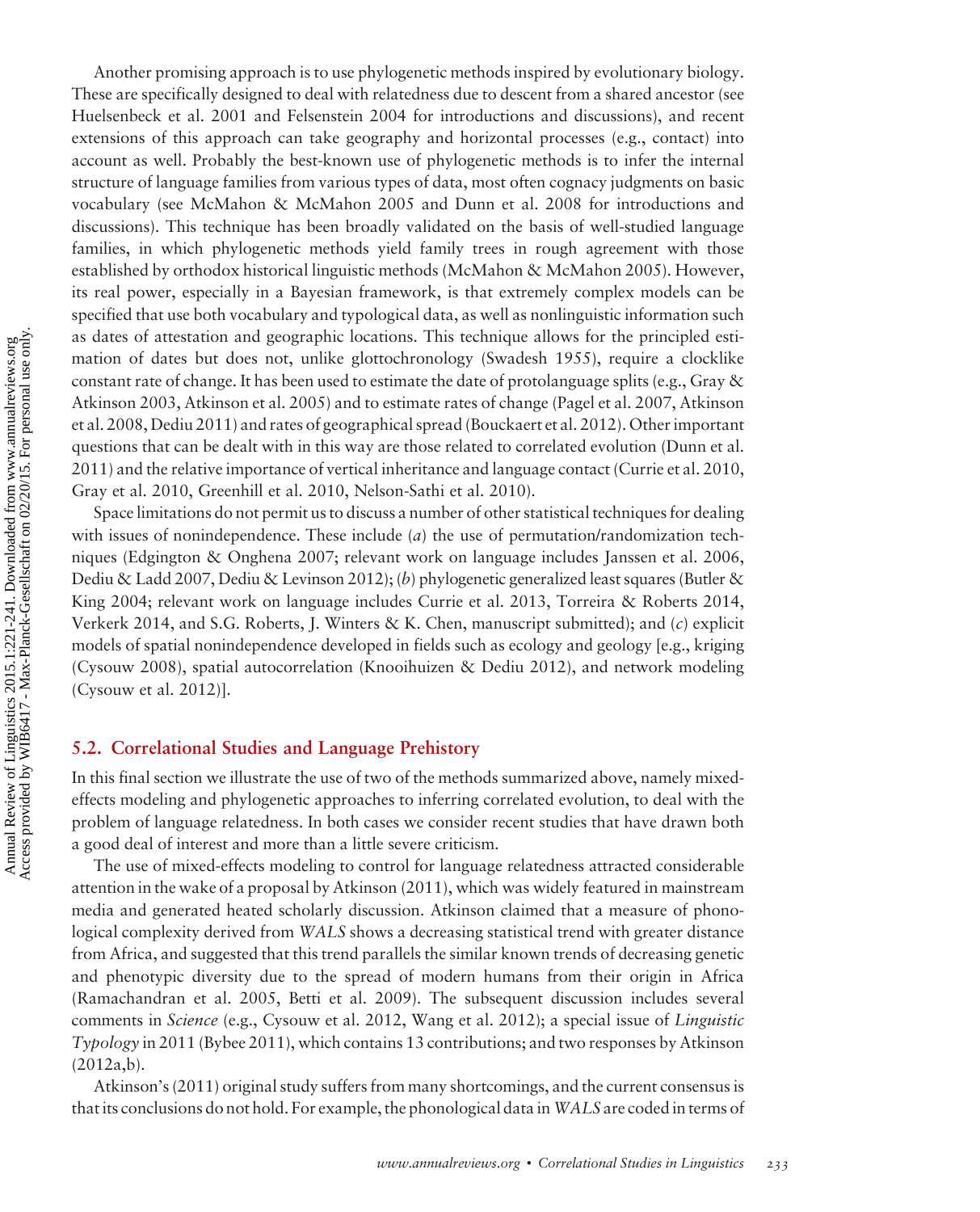fairly coarse categories, so Atkinson's operationalization of phonological complexity lacks a great deal of validity (e.g., Cysouw et al. 2012, Wang et al. 2012). Also, again, Atkinson conducted a search for a single origin from which his measure of phonological complexity is best predicted by geographic distance; even taking various controls into account, this method is not robust to nonlinear relationships and tends to find such origins even when the process is random (e.g., Cysouw et al. 2012). Finally, the proposed causal mechanism—a serial "founder effect," whereby daughter populations splitting off from an ancestral group retain only a subset of the source language's phonological complexity, parallel to what happens in genetics—seems highly implausible for language (e.g., Hunley et al. 2012). Nevertheless, it is important to note also that the use of mixed-effects models to control for language relatedness works very well (see Jaeger et al. 2011 for a detailed discussion). More generally, it is worth highlighting that this flawed proposal has generated a lot of constructive interest in correlational methods in linguistics.

Turning from mixed-effects modeling to phylogenetic methods borrowed from biology, we consider an innovative study by Dunn et al. (2011), which used phylogenetic inference to look at the problem of implicational universals of word order. Instead of fighting against language relatedness—for example, by using a stratified sample of languages or mixed-effects models in ways summarized in the previous subsection—Dunn et al. argued that one can actually make use of this relatedness, and the historical processes that gave rise to it, to draw inferences about language typology. The principle is to treat each change in the value of a given typological feature as a historical event, which should predict the occurrence of other changes that are linked by the hypothesized implicational universal. For example, one can check whether changes in the VO order are correlated with changes in the NA order. If there are enough such events in a language family, then we can quantify the strength of the dependency—the correlation—between the typological features. Using this approach, Dunn et al. (2011) found that the Greenbergian wordorder universals do not hold across the four large language families they tested; there are dependencies between word-order features, but they tend to be specific to specific language families. This finding seems to strengthen the doubts about implicational universals raised by Dryer's work (Dryer 2013a,b,c), discussed in Section 3.

A further important property of Dunn et al.'s (2011) approach is that phylogenetic reconstructions of language family structure make an intrinsic assumption about time. The correlated evolution method estimates the probabilities with which pairs of features change values (Figure 3). If changes in one feature strongly tend to trigger changes in the other, we may be entitled to draw an inference of causality (for a detailed explanation and clarification, see Levinson et al. 2011). We may do so because time can be inferred on the family tree, flowing from the past (the protolanguage, from which relatedness and similarity ultimately emanate) toward the future (observed languages, which tend to diverge from each other due to language change), allowing the detection of the temporal ordering of changes in feature values. Thus, such methods allow one to draw causal inferences from apparently correlational data.

These two studies raise the issue of attempts to reconstruct the deep history of languages spoken today. Among the overall body of recent work we are reviewing here, the papers that have tended to attract the harshest criticism are those such as Gray & Atkinson (2003), Dunn et al. (2005, 2011), and Bouckaert et al. (2012), which attempt to use innovative quantitative methods to discover deep relationships between languages and to work out the age, location, and spread of language families such as Indo-European. Orthodox historical linguists have been scathing in their dismissal of the conclusions based on these methods, and quick to point out what seems to be rank ignorance of basic linguistic concepts, such as cognates, in this work (e.g., Thomason 2013). Again, it is clear that some of this work has significant flaws, and here, as in the other work we review, it is important for critiques based in linguistics to be heard.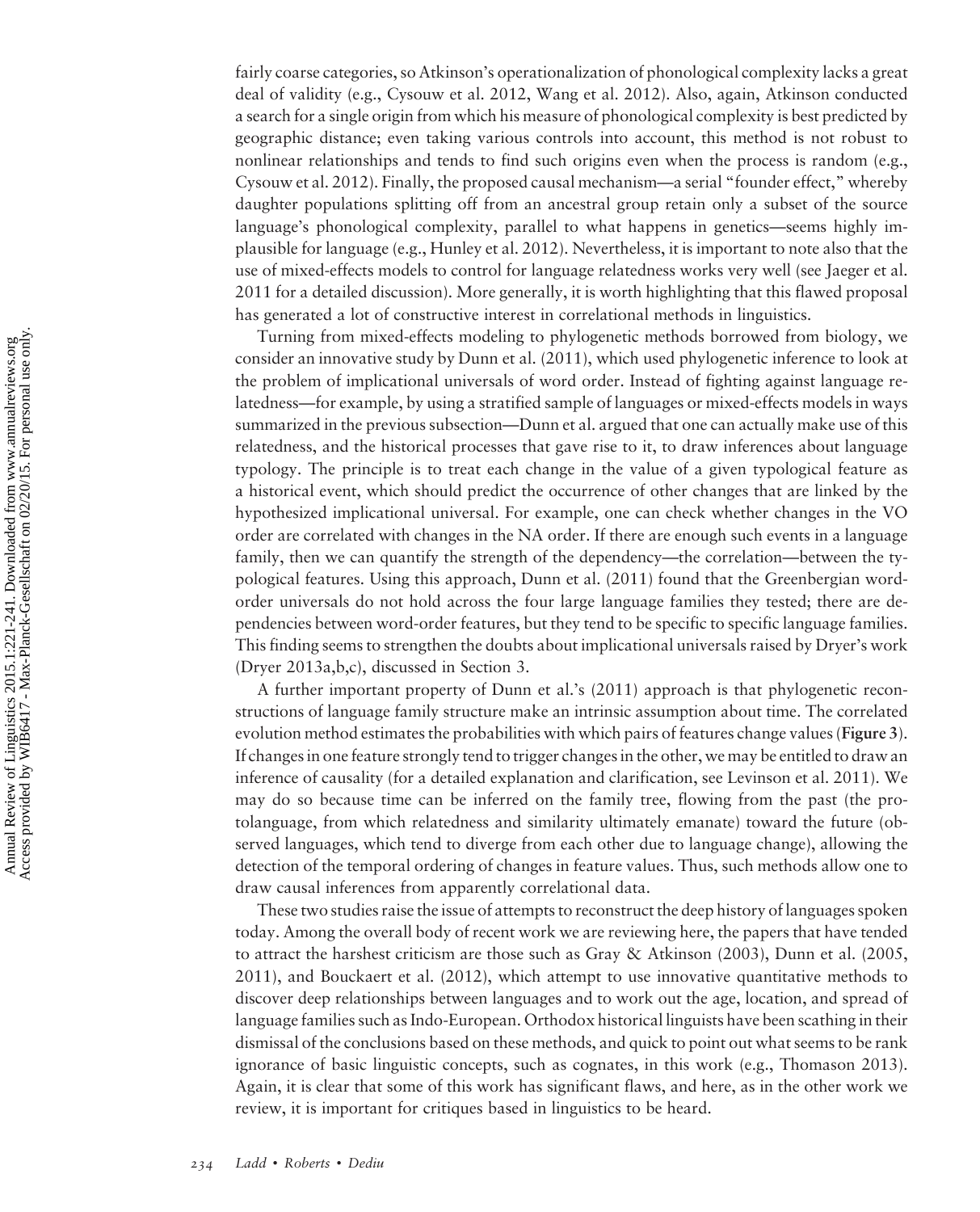

#### Figure 3

Correlated evolution. (a) A family with seven languages  $(i-vii)$  connected through a tree of common descent (black lines) from their protolanguage at the top. Also shown for each language, including the possibly unattested intermediate protolanguages (*dotted outline*), are two binary features (linguistic characteristics such as OV/VO and PrepN/NPostp), symbolized as a circle (first feature) and a triangle (second feature), each with two possible values (white or green interior). Each language in the family has a pair of values for these two features. Due to various processes, these feature values change through time (top to bottom). Each branch on which there is a feature change is marked by a short blue bar. (b) Summary of the history shown in panel  $a$ , showing all the possible changes of state from one pair of feature values to another. The probabilities of each change are indicated by width proportional to the actual number of changes that occur in the example tree in panel a. Unobserved or nonoccurring changes (those with count zero) are represented by thin dotted arrows. Clearly, the circle tends to become green following a similar change in the triangle.

However, these studies draw attention to an important dilemma. The comparative method is unquestionably the best way we currently have to reconstruct linguistic prehistory, but it requires very high standards that are not practically attainable for many parts of the world, and more importantly, it has an intrinsically limited time depth. Unless we want to declare that any history beyond the reach of the comparative method is permanently unknowable, we need to explore other ways of extending our ability to look into the past.

In saying this, we do not mean to suggest that anything goes; for example, we are well aware of the problems with what Greenberg called "mass comparison" in this approach to the linguistic prehistory of the Americas (Greenberg 1987, 1993). But the phylogenetic and other advanced statistical methods discussed here are much more principled, are more sophisticated in dealing with confounds, and can be validated on the basis of language families established by orthodox techniques. They also enable linguistic data and expertise to be effectively used in wider debates involving genetics, archeology, ecology, and economics so as to shed light on very important aspects of human history and evolution (e.g., Gray et al. 2009, Bouckaert et al. 2012, Sicoli & Holton 2014). We therefore believe that it makes sense to use them to explore further back than is possible on the basis of the orthodox linguistic reconstruction techniques alone.

#### 6. SUMMARY AND PROSPECT

Because this article has been written as a contribution to the *Annual Review of Linguistics*, we have been at pains to address the relevance of the work we discuss for mainstream scholarly activity in linguistics and to highlight the importance of linguistically informed criticism to refining the work we discuss. We do not ignore the practical problem that few linguists have the necessary background in mathematics and statistics to evaluate some of the methods used in the studies we have reviewed here. Although it seems likely that acquiring a more sophisticated understanding of statistics will eventually become a part of ordinary training in linguistics, there will always be a gap between the kind of knowledge that is most useful for, say, a specialist in the history of the Indo-Aryan languages and that which might be needed to carry out, for example, a large-scale survey of the syntactic manifestations of aphasia in different languages of the world. For this reason we focus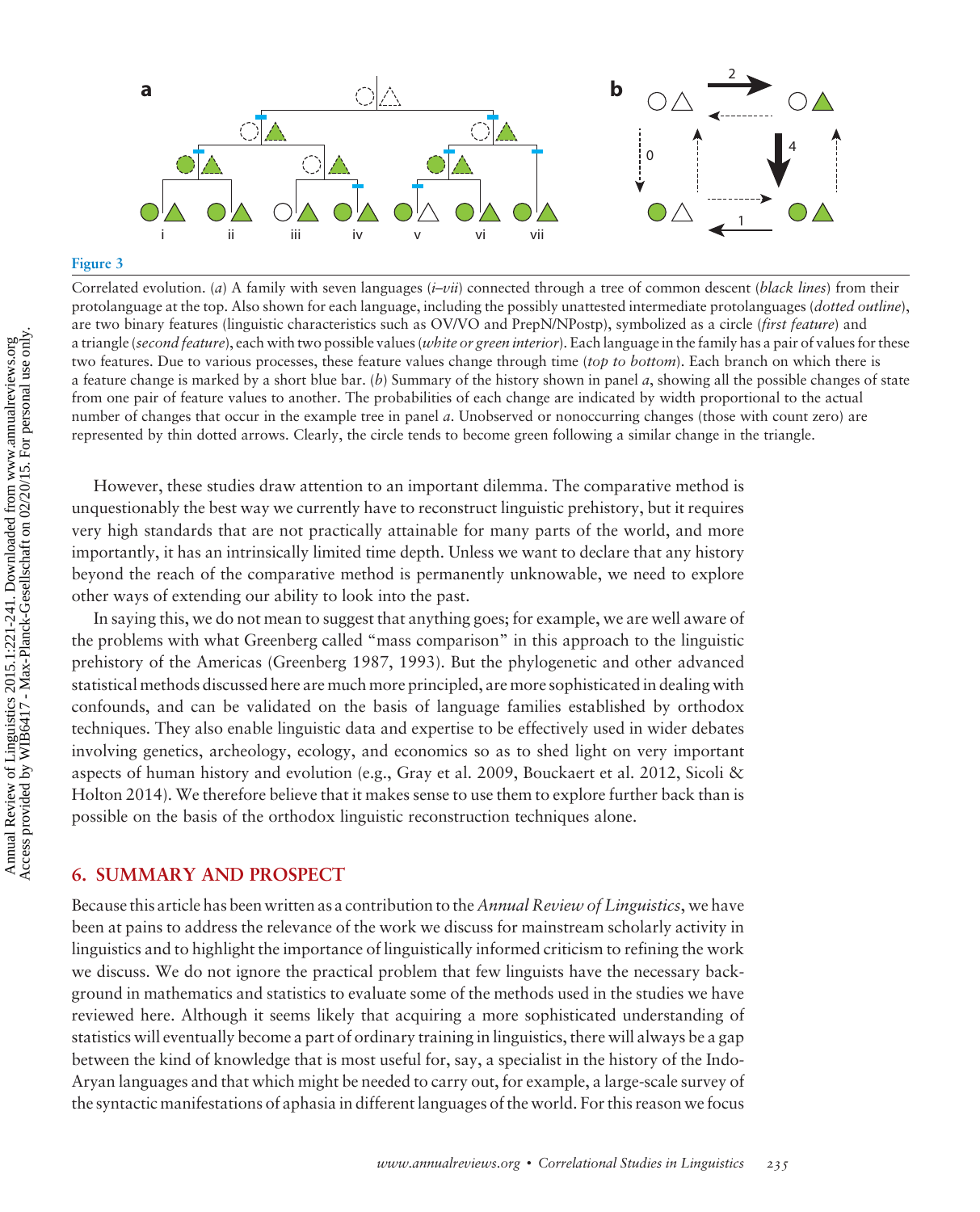on the value of theoretical critiques and emphasize the importance of interdisciplinary collaboration. Some of the correlational studies we review are manifestly flawed, and correlational work by its very nature must sometimes dispense with subtleties of specific languages in order to make the variables of interest mathematically tractable. Moreover, as we note at the beginning of Section 4, it seems clear that some of these studies implicitly question central tenets of modern linguistics, and it is likely that this is part of the reason for their skeptical reception. Nevertheless, we believe that correlational studies based on ever-larger and more accurate databases have the potential to make significant contributions to our understanding.

#### DISCLOSURE STATEMENT

The authors are not aware of any affiliations, memberships, funding, or financial holdings that might be perceived as affecting the objectivity of this review.

#### ACKNOWLEDGMENTS

S.R. is supported by the Interactional Foundations of Language project within the Language and Cognition Department at the Max Planck Institute for Psycholinguistics. D.D. is funded by the NWO (Netherlands Organisation for Scientific Research) through Vidi grant 276-70-022. D.R.L. is grateful for continued access to the University of Edinburgh's research infrastructure as Professor Emeritus. For comments on earlier drafts and pointers to literature, we thank Peter Ackema, Michael Dunn, Nik Gisborne, James Kirby, Bettelou Los, Antonella Sorace, and one anonymous reviewer.

#### LITERATURE CITED

- Atkinson QD. 2011. Phonemic diversity supports a serial founder effect model of language expansion from Africa. Science 332:346–49
- Atkinson QD. 2012a. Response to comment on "Phonemic Diversity Supports a Serial Founder Effect Model of Language Expansion from Africa." Science 335:1042
- Atkinson QD. 2012b. Response to comments on "Phonemic Diversity Supports a Serial Founder Effect Model of Language Expansion from Africa." Science 335:657
- Atkinson QD, Meade A, Venditti C, Greenhill SJ, Pagel M. 2008. Languages evolve in punctuational bursts. Science 319:588
- Atkinson QD, Nicholls G, Welch D, Gray RD. 2005. From words to dates: water into wine, mathemagic or phylogenetic inference? Trans. Philol. Soc. 103:193–219
- Baayen RH, Davidson DJ, Bates DM. 2008. Mixed-effects modeling with crossed random effects for subjects and items. J. Mem. Lang. 59:390–412
- Balota DA, Yap MJ, Cortese MJ, Hutchison KA, Kessler B, et al. 2007. The English lexicon project. Behav. Res. Methods 39:445–59
- Baronchelli A, Gong T, Puglisi A, Loreto V. 2010. Modeling the emergence of universality in color naming patterns. Proc. Natl. Acad. Sci. USA 107:2403–7
- Beebee H, Hitchcock C, Menzies P. 2009. The Oxford Handbook of Causation. Oxford, UK: Oxford Univ. Press
- Bentz C, Winter B. 2013. Languages with more second language learners tend to lose nominal case. Lang. Dyn. Change 3:1–27
- Berlin B, Kay P. 1969. Basic Color Terms: Their Evolution and Universality. Berkeley: Univ. Calif. Press
- Betti L, Balloux F, Amos W, Hanihara T, Manica A. 2009. Distance from Africa, not climate, explains withinpopulation phenotypic diversity in humans. Proc. Biol. Sci. 276:809–14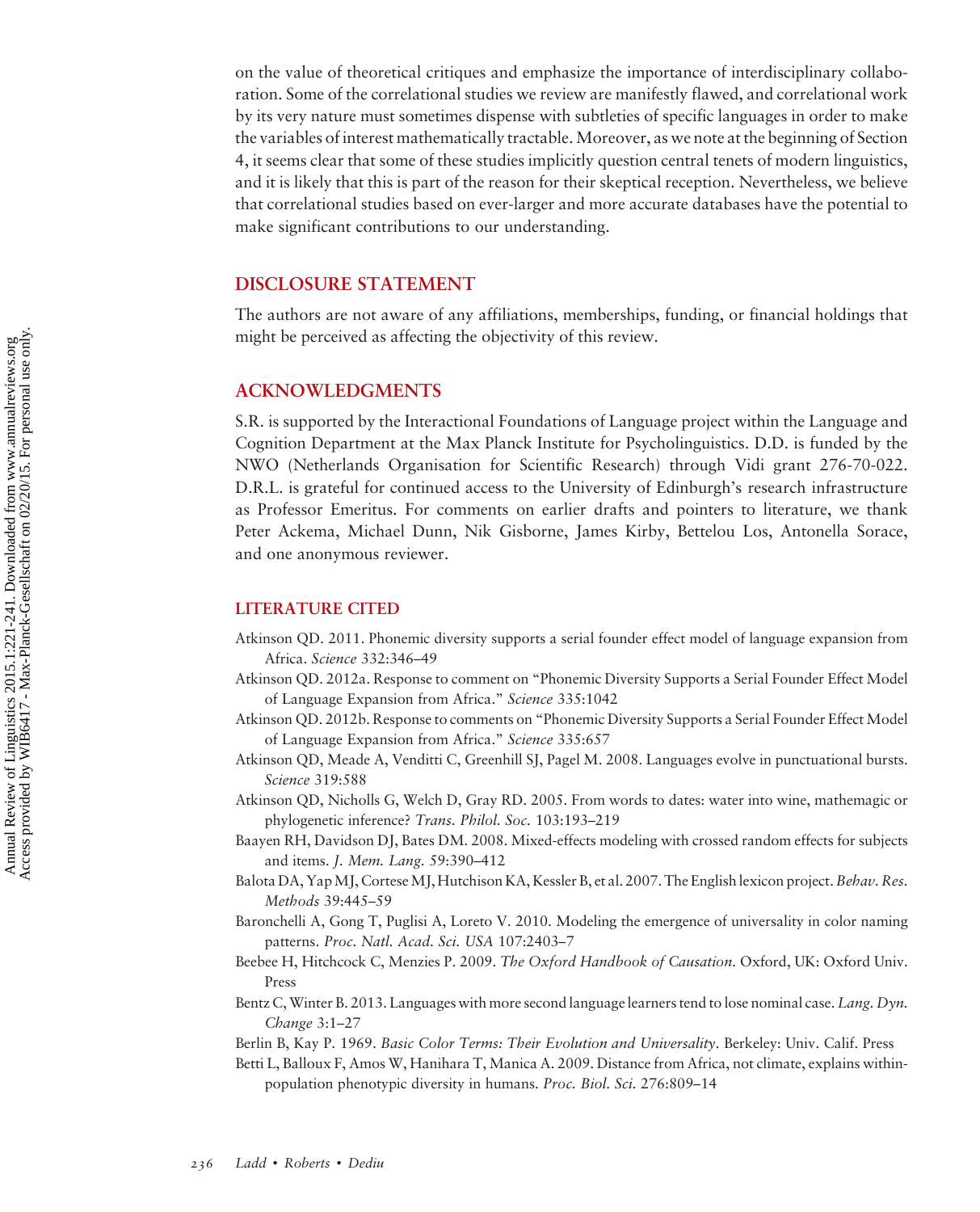- Biberauer T, Holmberg A, Roberts I. 2014. A syntactic universal and its consequences. Linguist. Inq. 45:169–225
- Boas F. 1931. The Mind of Primitive Man. Paris: Ed. Artis. Devereaux
- Bornstein MH. 1973. Color vision and color naming: a psychophysiological hypothesis of cultural difference. Psychol. Bull. 80:257–85
- Boucher J, Osgood CE. 1969. The Pollyanna hypothesis. J. Verbal Learn. Verbal Behav. 8:1–8
- Bouckaert R, Lemey P, Dunn M, Greenhill SJ, Alekseyenko AV, et al. 2012. Mapping the origins and expansion of the Indo-European language family. Science 337:957–60
- Bowern C, Epps P, Gray R, Hill J, Hunley K, et al. 2011. Does lateral transmission obscure inheritance in hunter-gatherer languages? PLOS ONE 6:e25195
- Brown AM, Lindsey DT. 2004. Color and language: worldwide distribution of Daltonism and distinct words for "blue." Vis. Neurosci. 21:409–12
- Butler MA, King AA. 2004. Phylogenetic comparative analysis: a modeling approach for adaptive evolution. Am. Nat. 164:683–95
- Bybee J, ed. 2011. The vanishing phonemes debate apropos of Atkinson 2011. Linguist. Typol. 15(spec. issue): 147–534
- Carp J. 2012. On the plurality of (methodological) worlds: estimating the analytic flexibility of fMRI experiments. Front. Neurosci. 11:149
- Carroll M, von Stutterheim C, Nuese R. 2004. The language and thought debate: a psycholinguistic approach. In Multidisciplinary Approaches to Language Production, ed. T Pechmann, C Habel, pp. 183–218. Berlin: Mouton de Gruyter
- Chen MK. 2013. The effect of language on economic behavior: evidence from savings rates, health behaviors, and retirement assets. Am. Econ. Rev. 103:690–731
- Clancy SJ. 2006. The topology of Slavic case: semantic maps and multidimensional scaling. Glossos 7:1–28
- Croft W, Poole KT. 2008. Inferring universals from grammatical variation: multidimensional scaling for typological analysis. Theor. Ling. 34:1–37
- Crystal D. 2010. The Cambridge Encyclopedia of Language. Cambridge, UK: Cambridge Univ. Press. 3rd ed.
- Currie TE, Greenhill SJ, Mace R. 2010. Is horizontal transmission really a problem for phylogenetic comparative methods? A simulation study using continuous cultural traits. Philos. Trans. R. Soc. B 365:3903–12
- Currie TE, Meade A, Guillon M, Mace R. 2013. Cultural phylogeography of the Bantu languages of sub-Saharan Africa. Proc. Biol. Sci. 280:20130695
- Cysouw M. 2008. Generalizing scales. In Scales: A Cross-Disciplinary Perspective on Referential Hierarchies, ed. I Bornkessel, A Malchukov, M Richard, pp. 379–96. Berlin: Mouton de Gruyter
- CysouwM, Comrie B. 2008. How varied typologically are the languages of Africa? InThe Cradle of Language, ed. R Botha, C Knight, pp. 189–203. Oxford, UK: Oxford Univ. Press
- Cysouw M, Dediu D, Moran S. 2012. Comment on "Phonemic Diversity Supports a Serial Founder Effect Model of Language Expansion from Africa." Science 335:657
- Dahl Ö. 2013. Stuck in the futureless zone. Linguistics Diversity Comment Blog, March 9. [http://dlc.](http://dlc.hypotheses.org/360) [hypotheses.org/360](http://dlc.hypotheses.org/360)
- Dale R, Lupyan G. 2012. Understanding the origins of morphological diversity: the linguistic niche hypothesis. Adv. Complex Syst. 15:1150017
- Davidoff J, Davies I, Roberson D. 1999. Colour categories in a stone-age tribe. Nature 398:203–4
- Dediu D. 2011. A Bayesian phylogenetic approach to estimating the stability of linguistic features and the genetic biasing of tone. Proc. Biol. Sci. 278:474–79
- Dediu D, Ladd DR. 2007. Linguistic tone is related to the population frequency of the adaptive haplogroups of two brain size genes, ASPM and Microcephalin. Proc. Natl. Acad. Sci. USA 104:10944–49
- Dediu D, Levinson SC. 2012. Abstract profiles of structural stability point to universal tendencies, familyspecific factors, and ancient connections between languages. PLOS ONE 7:e45198
- Donohue M, Nichols J. 2011. Does phoneme inventory size correlate with population size? Linguist. Typol. 15:161–70
- Dowman M. 2007. Explaining color term typology with an evolutionary model. Cogn. Sci. 31:99–132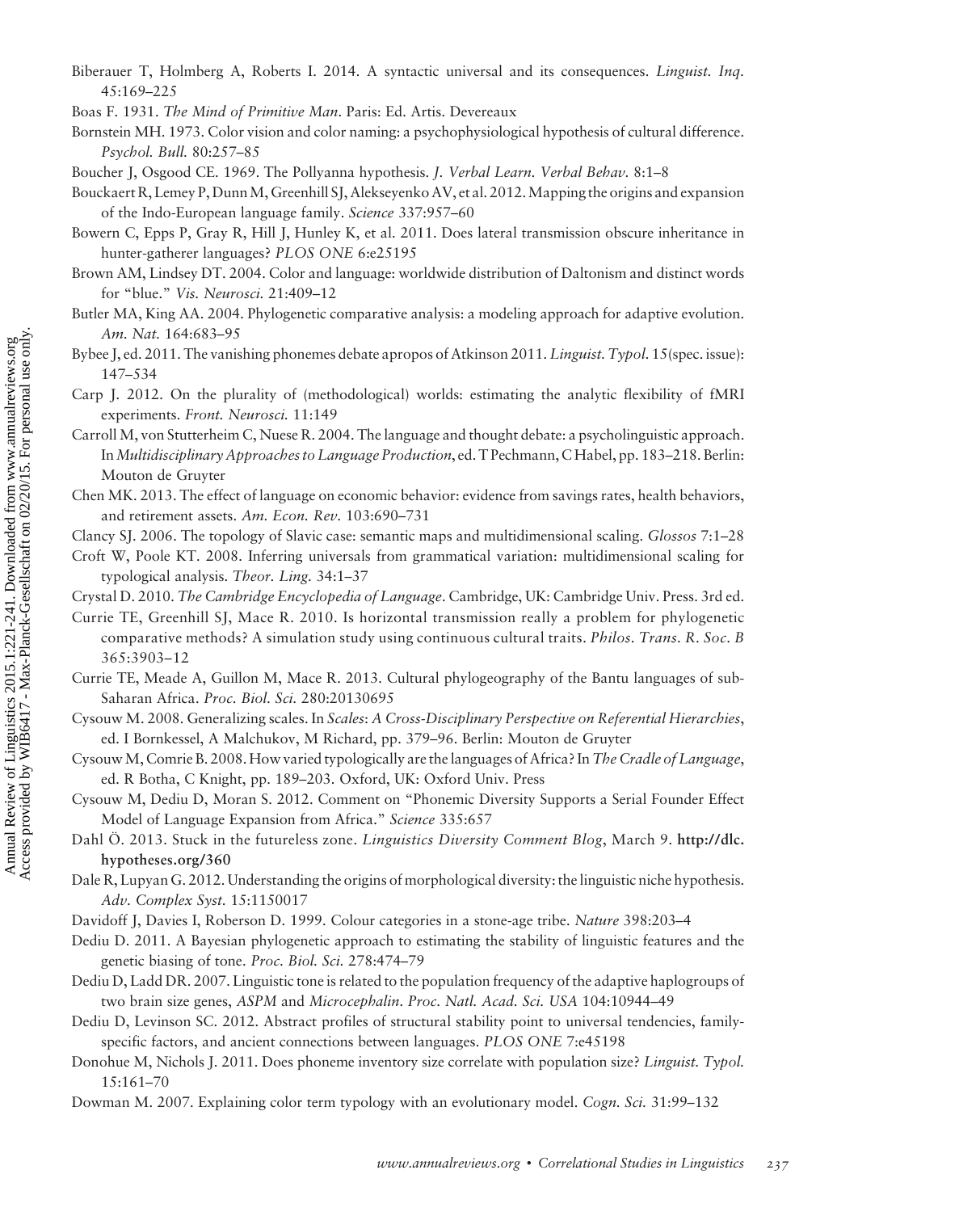Dryer MS. 2013a. Relationship between the order of object and verb and the order of adjective and noun. See Dryer & Haspelmath 2013, <http://wals.info/chapter/97>

Dryer MS. 1989. Large linguistic areas and language sampling. Stud. Lang. 13:257–92

DryerMS. 2011. The evidence for word order correlations: a response to Dunn, Greenhill, Levinson and Gray's paper in Nature. Linguist. Typol. 15:335–80

- Dryer MS. 2013b. Relationship between the order of object and verb and the order of adposition and noun phrase. See Dryer & Haspelmath 2013, <http://wals.info/chapter/95>
- Dryer MS. 2013c. Relationship between the order of object and verb and the order of relative clause and noun. See Dryer & Haspelmath 2013, <http://wals.info/chapter/96>
- Dryer MS, Haspelmath M, ed. 2013. The World Atlas of Language Structures Online. Leipzig, Ger.: Max Planck Inst. Evol. Anthropol. <http://wals.info>
- Dunn M, Greenhill SJ, Levinson SC, Gray RD. 2011. Evolved structure of language shows lineage-specific trends in word-order universals. Nature 473:79–82
- Dunn M, Levinson SC, Lindström E, Reesink G, Terrill A. 2008. Structural phylogeny in historical linguistics: methodological explorations applied in island Melanesia. Language 84:710–59
- Dunn M, Terrill A, Reesink G, Foley RA, Levinson SC. 2005. Structural phylogenetics and the reconstruction of ancient language history. Science 309:2072–75
- Easwaran K. 2013. Bayesianism. Oxford Bibliographies Online: Philosophy. [http://www.oxfordbibliographies.](http://www.oxfordbibliographies.com/view/document/obo-9780195396577/obo-9780195396577-0204.xml) [com/view/document/obo-9780195396577/obo-9780195396577-0204.xml](http://www.oxfordbibliographies.com/view/document/obo-9780195396577/obo-9780195396577-0204.xml)
- Edgington E, Onghena P. 2007. Randomization Tests. London: Chapman & Hall/CRC. 4th ed.
- Ember C, Ember M. 2007. Climate, econiche, and sexuality: influences on sonority in language. Am. Anthropol. 109:180–85
- EmberM. 1978. Size of color lexicon: interaction of cultural and biological factors. Am. Anthropol. 80:364–67
- Everett C. 2013. Evidence for direct geographic influences on linguistic sounds: the case of ejectives. PLOS ONE 8:e65275

Felsenstein J. 2004. Inferring Phylogenies. Sunderland, MA: Sinauer Assoc.

- Fought JG, Munroe RL, Fought CR, Good EM. 2004. Sonority and climate in a world sample of languages: findings and prospects. Cross-Cult. Res. 38:27–51
- Gay V, Santacreu-Vasut E, Shoham A. 2013. The grammatical origins of gender roles. Work. pap., Berkeley Econ. Hist. Lab. Pap. Ser.
- Gelman A, Shalizi CR. 2013. Philosophy and the practice of Bayesian statistics. Br. J. Math. Stat. Psychol. 66:8–38
- Gray RD, Atkinson QD. 2003. Language-tree divergence times support the Anatolian theory of Indo-European origin. Nature 426:435–39
- Gray RD, Bryant D, Greenhill SJ. 2010. On the shape and fabric of human history. Philos. Trans. R. Soc. B 365:3923–33
- Gray RD, Drummond AJ, Greenhill SJ. 2009. Language phylogenies reveal expansion pulses and pauses in Pacific settlement. Science 323:479–83
- Greenberg JH. 1966. Universals of Language. Cambridge, MA: MIT Press
- Greenberg JH. 1987. Language in the Americas. Stanford, CA: Stanford Univ. Press
- Greenberg JH. 1993. Observations concerning Ringe's "Calculating the Factor of Chance in Language Comparison." Proc. Am. Philos. Soc. 137:79–90
- Greenhill SJ, Atkinson QD, Meade A, Gray RD. 2010. The shape and tempo of language evolution. Proc. Biol. Sci. 277:2443–50

Grossman E. 2013. The costs of ignoring language change. Diversity Linguistics Comment Blog, March 10. <http://dlc.hypotheses.org/371>

Hammarström H. 2009. Sampling and genealogical coverage in the WALS. Linguist. Typol. 13:105–19

Hardy JL, Frederick CM, Kay P, Werner JS. 2005. Color naming, lens aging, and grue: what the optics of the aging eye can teach us about color language. Psychol. Sci. 16:321–27

Hawkins JA. 1979. Implicational universals as predictors of word order change. Language 55:618–48

Hawkins JA. 1982. Cross-category harmony, X-bar and the predictions of markedness. J. Linguist. 18:1–35 Hay J, Bauer L. 2007. Phoneme inventory size and population size. *Language* 83:388–400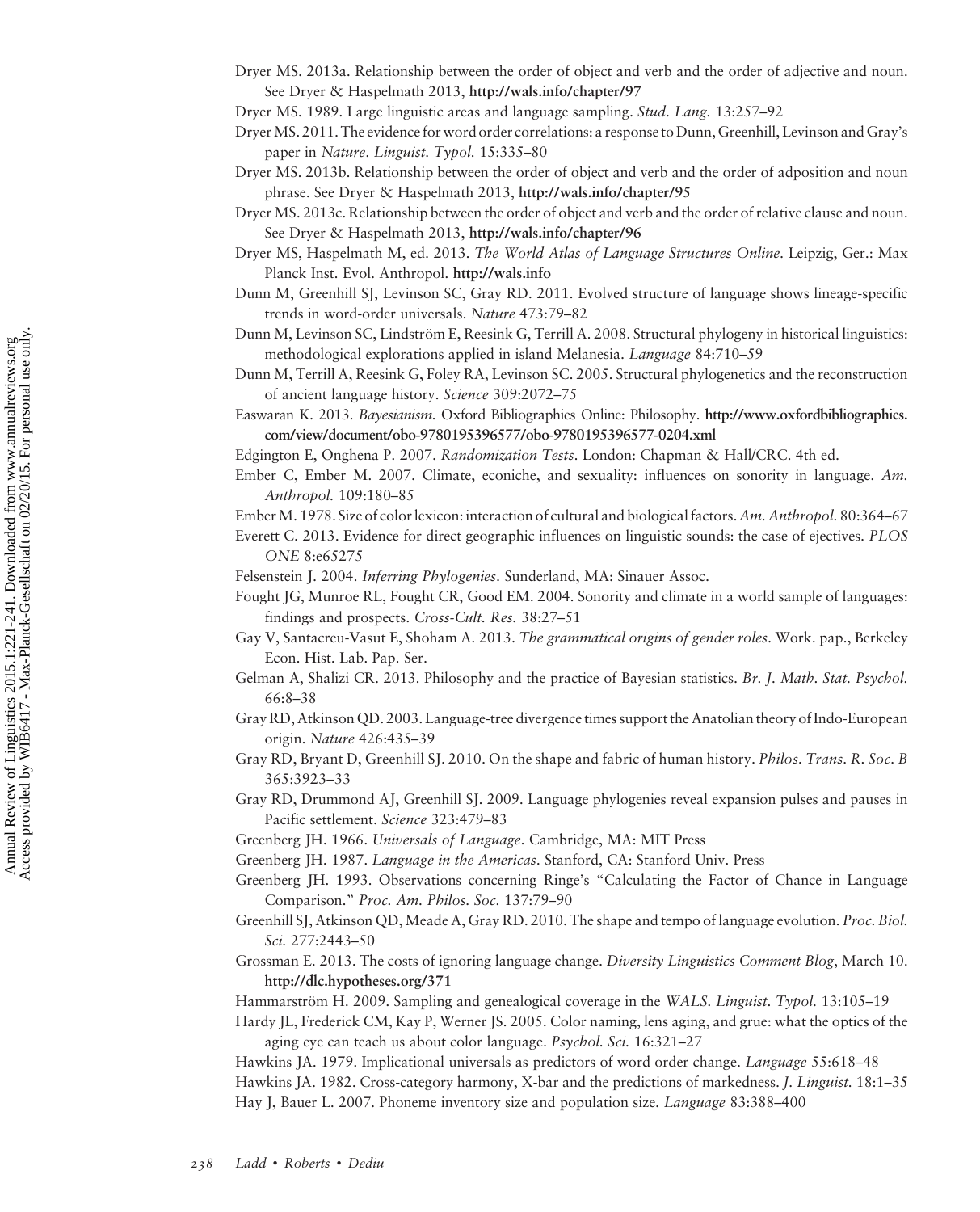- Hernan MA, Robins JM. 2014. Causal Inference. London: Chapman & Hall/CRC. [http://www.hsph.](http://www.hsph.harvard.edu/miguel-hernan/causal-inference-book/) [harvard.edu/miguel-hernan/causal-inference-book/](http://www.hsph.harvard.edu/miguel-hernan/causal-inference-book/)
- Hudson PT, Bergman MW. 1985. Lexical knowledge in word recognition: word length and word frequency in naming and lexical decision tasks. J. Mem. Lang. 24:46–58
- Huelsenbeck JP, Ronquist F, Nielsen R, Bollback JP. 2001. Bayesian inference of phylogeny and its impact on evolutionary biology. Science 294:2310–14
- Hunley K, Bowern C, Healy M. 2012. Rejection of a serial founder effects model of genetic and linguistic coevolution. Proc. Biol. Sci. 279:2281–88
- Jaeger TF, Graff P, Croft W, Pontillo D. 2011. Mixed effect models for genetic and areal dependencies in linguistic typology. Linguist. Typol. 15:281–319
- Jaeger TF. 2008. Categorical data analysis: away from ANOVAs (transformation or not) and towards logit mixed models. J. Mem. Lang. 59:434–46
- Janssen DP, Bickel B, Zúñiga F. 2006. Randomization tests in language typology. Linguist. Typol. 10:419–40 Juola P. 1998. Measuring linguistic complexity: the morphological tier. J. Quant. Linguist. 5:206–13
- Kiparsky P. 2014. New Perspectives in Historical Linguistics: The Routledge Handbook of Historical Linguistics. London/New York: Routledge
- Knooihuizen R, Dediu D. 2012. Historical demography and historical sociolinguistics: the role of migrant integration in the development of Dunkirk French in the 17th century. Lang. Dyn. Change 2:1–33
- Köhler R. 1986. Zur linguistischen Synergetik. Bochum, Ger.: Strukt. Dyn. Lexik
- Köhler R. 1999. Der Zusammenhang zwischen Lexemlänge und Polysemie im Maori. In Pange lingua. Zborník na počesť Viktora Krupu, ed. S Ondrejovič, J Genzor, pp. 27–33. Bratislava: Veda
- Kriegeskorte N, Simmons WK, Bellgowan PSF, Baker CI. 2009. Circular analysis in systems neuroscience: the dangers of double dipping. Nat. Neurosci. 12:535–40
- Kuperman V, Stadthagen-Gonzalez H, Brysbaert M. 2013. Age-of-acquisition ratings for 30,000 English words. Behav. Res. Methods 44:978–90
- Laeng B, Brennen T, Elden K, Gaare Paulsen H, Banerjee A, Lipton R. 2007. Latitude-of-birth and season-ofbirth effects on human color vision in the Arctic. Vis. Res. 47:1595–607
- Levinson SC, Meira S. 2003. 'Natural concepts' in the spatial topological domain—adpositional meanings in crosslinguistic perspective. An exercise in semantic typology. Language 79:485–516
- Levinson SC, Greenhill SJ, Gray RD, Dunn M. 2011. Universal typological dependencies should be detectable in the history of language families. Linguist. Typol. 15:509–34
- Levinson SC. 2000. Yélî Dnye and the theory of basic color terms. J. Linguist. Anthropol. 10:3–55
- Levinson SC. 2012. Foreword. In Language, Thought, and Reality: Selected Writings of Benjamin Lee Whorf, ed. JB Carroll, SC Levinson, P Lee, pp. vii–xxiii. Cambridge, MA: MIT Press. 2nd ed.
- Lewis MW, Pereltsvaig A. 2013. Ejectives, high altitudes, and grandiose linguistic hypotheses. GeoCurrents Blog, June 14. [http://languagesoftheworld.info/geolinguistics/ejectives-high-altitudes-grandiose-linguistic](http://languagesoftheworld.info/geolinguistics/ejectives-high-altitudes-grandiose-linguistic-hypotheses.html)[hypotheses.html](http://languagesoftheworld.info/geolinguistics/ejectives-high-altitudes-grandiose-linguistic-hypotheses.html)
- Liberman M. 2013. High-altitude ejectives. Language Log Blog, June 14. [http://languagelog.ldc.upenn.edu/](http://languagelog.ldc.upenn.edu/nll/?p=4685)  $nll/?p=4685$  $nll/?p=4685$  $nll/?p=4685$
- Lin H, Luo MR, MacDonald LW, Tarrant AW. 2001. A cross-cultural colour-naming study. Part I: Using an unconstrained method. Color Res. Appl. 26:40–60
- Little H. 2012. The role of foreigner-directed speech in language evolution. In Proceedings of the 2012 European Human Behaviour and Evolution Association Annual Meeting, p. 7. Durham, UK: Univ. Durham. [http://community.dur.ac.uk/jeremy.kendal/EHBEA2012/Talks%20&%20Posters\\_files/](http://community.dur.ac.uk/jeremy.kendal/EHBEA2012/Talks%20%26%20Posters_files/PosterBookV2.pdf) [PosterBookV2.pdf](http://community.dur.ac.uk/jeremy.kendal/EHBEA2012/Talks%20%26%20Posters_files/PosterBookV2.pdf)
- Loreto V, Mukherjee A, Tria F. 2012. On the origin of the hierarchy of color names. Proc. Natl. Acad. Sci. USA 109:6819–24
- Lupyan G, Dale R. 2010. Language structure is partly determined by social structure. PLOS ONE 5:e8559 Mace R, Pagel M. 1994. The comparative method in anthropology. Curr. Anthropol. 35:549–64
- Majid A, Boster JS, Bowerman M. 2008. The cross-linguistic categorization of everyday events: a study of cutting and breaking. Cognition 109:235–50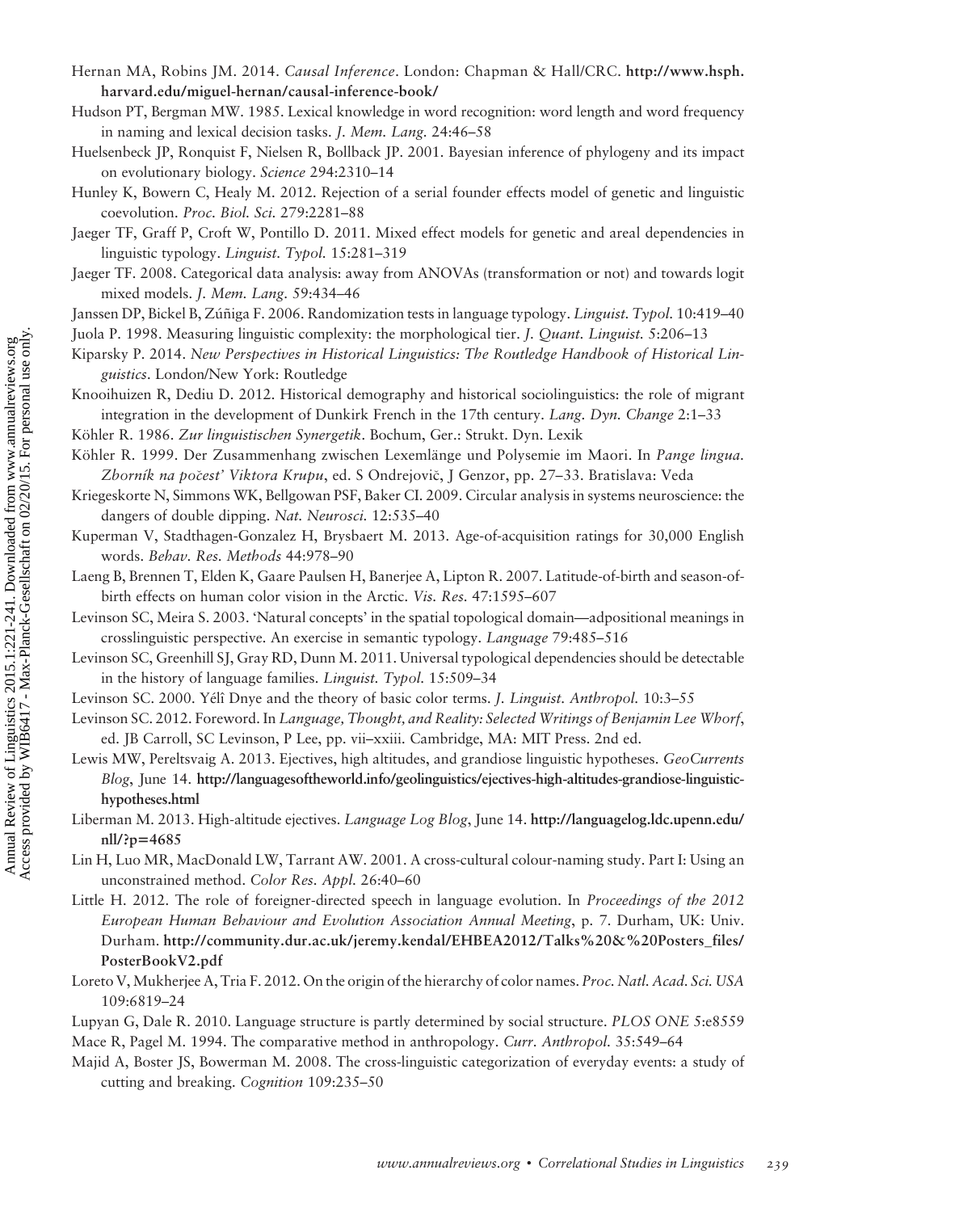- Malt BC, Ameel E, Imai M, Gennari SP, Saji N, Majid A. 2013. Human locomotion in languages: constraints on moving and meaning. J. Mem. Lang. 74:107–23
- Malt BC, Gennari SP, Imai M, Ameel E, Saji N, Majid A. 2014. Where are the concepts? What words can and can't reveal. In Concepts: New Directions, ed. E Margolis, S Laurence. Cambridge, MA: MIT Press. In press
- Mantel N. 1967. The detection of disease clustering and a generalized regression approach. Cancer Res. 27:209–20
- Martowicz A. 2011. The origin and functioning of circumstantial clause linkers: a cross-linguistic study. PhD thesis, Univ. Edinburgh. 419 pp.
- McMahon A, Heggarty P, McMahon R, Maguire W. 2007. The sound patterns of Englishes: representing phonetic similarity. Engl. Lang. Linguist. 11:113–42

McMahon A, McMahon R. 2005. Language Classification by Numbers. Oxford, UK: Oxford Univ. Press

McWhorter J. 2007. Language Interrupted: Signs of Non-Native Acquisition in Standard Language Grammars. New York: Oxford Univ. Press

- Moran S, McCloy D, Wright R. 2012. Revisiting population size vs phoneme inventory size. Language 88:877–93
- Nelson-Sathi S, List J-M, Geisler H, Fangerau H, Gray RD, et al. 2010. Networks uncover hidden lexical borrowing in Indo-European language evolution. Proc. Biol. Sci. 278:1794–803
- Nerbonne J. 2009. Data-driven dialectology. Lang. Linguist. Compass 3:175–98
- Nettle D. 1999. Linguistic Diversity. Oxford, UK: Oxford Univ. Press
- Nettle D. 2012. Social scale and structural complexity in human languages. Philos. Trans. R. Soc. B 367:1829–36
- Nichols J. 1992. Linguistic Diversity in Space and Time. Chicago: Univ. Chicago Press

Pagel M, Atkinson QD, Meade A. 2007. Frequency of word-use predicts rates of lexical evolution throughout Indo-European history. Nature 449:717–21

Pearl J. 2000. Causality: Models, Reasoning, and Inference. Cambridge, UK: Cambridge Univ. Press

- Piantadosi S, Tily H, Gibson E. 2011a. Word lengths are optimized for efficient communication. Proc. Natl. Acad. Sci. USA 108:3526–29
- Piantadosi S, Tily H, Gibson E. 2011b. Reply to Reilly and Kean: clarifications on word length and information content. Proc. Natl. Acad. Sci. USA 108:e109
- Piantadosi S. 2014. Zipf's word-frequency law in natural language: a critical review and future directions. Psychon. Bull. Rev. 21:1112–30
- Pierrehumbert J. 2002. Word-specific phonetics. In Laboratory Phonology 7, ed. C Gussenhoven, N Warner, pp. 101–39. Berlin: Mouton de Gruyter
- Pullum GK. 2012. Keith Chen, Whorfian economist. Language Log Blog, Feb. 9. [http://languagelog.ldc.](http://languagelog.ldc.upenn.edu/nll/?p=3756) upenn.edu/nll/? $p=3756$  $p=3756$
- Ramachandran S, Deshpande O, Roseman CC, Rosenberg NA, Feldman MW, Cavalli-Sforza LL. 2005. Support from the relationship of genetic and geographic distance in human populations for a serial founder effect originating in Africa. Proc. Natl. Acad. Sci. USA 102:15942–47
- Reilly J, Kean J. 2007. Formal distinctiveness of high- and low-imageability nouns: analyses and theoretical implications. Cogn. Sci. 31:157–68
- Roberts SG, Winters J. 2012. Social structure and language structure: the new nomothetic approach. Psychol. Lang. Commun. 16:89–112
- Roberts SG,Winters J. 2013. Linguistic diversity and traffic accidents: lessons from statistical studies of cultural traits. PLOS ONE 8:e70902
- Rosch E. 1974. Linguistic relativity. In Human Communication: Theoretical Perspective, ed. E Silverstein, pp. 95–121. Hillsdale, NJ: Erlbaum
- Saunders BA, van Brakel J. 1997. Colour: an exosomatic organ? Behav. Brain Sci. 20:212–20
- Sereno SC, O'Donnell PJ, Sereno ME. 2009. Size matters: Bigger is faster. Q. J. Exp. Psychol. 62:1115–22
- SicoliMA, Holton G. 2014. Linguistic phylogenies support back-migration from Beringia to Asia. PLOS ONE 9:e91722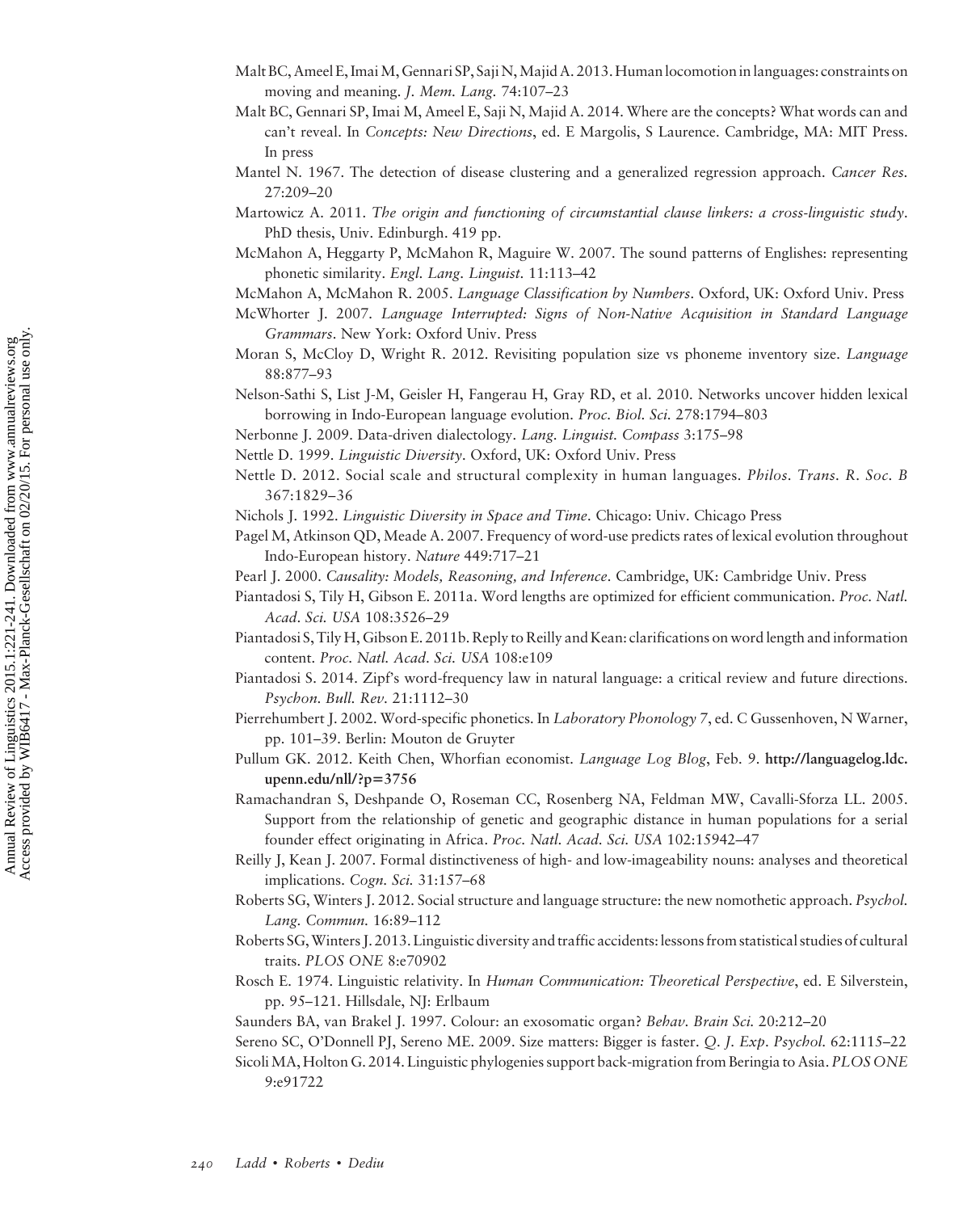- Silver M, Montana G, Nichols TE. 2011. False positives in neuroimaging genetics using voxel-based morphometry data. Neuroimage 54:992–1000
- Sinnemäki K. 2009. Complexity and size of speech community. In Language Complexity as an Evolving Variable, ed. PT Sampson, D Gil, pp. 126–41. Oxford, UK: Oxford Univ. Press
- Spruit MR. 2006. Measuring syntactic variation in Dutch dialects. Lit. Linguist. Comput. 21:493–506
- Steels L, McIntyre A. 1999. Spatially distributed naming games. Adv. Complex Syst. 1:301–24
- Sullivan J,McMahon A. 2010. Phonetic comparison, varieties, and networks: Swadesh's influence lives on here too. Diachronica 27:325–40
- Swadesh M. 1955. Towards greater accuracy in lexicostatistic dating. Int. J. Am. Linguist. 21:121–37
- Szmrecsanyi B. 2014. Forests, trees, corpora, and dialect grammars. In Aggregating Dialectology, Typology, and Register Analysis: Linguistic Variation in Text and Speech, ed. B Szmrecsanyi, B Wälchli, pp. 89–212. Berlin: Mouton de Gruyter
- Talbott, W. 2013. Bayesian epistemology. In The Stanford Encyclopedia of Philosophy, ed. EN Zalta. Stanford, CA: Stanford Univ. <http://plato.stanford.edu/archives/fall2013/entries/epistemology-bayesian/>
- Thomason SG. 2000. Linguistic areas and language history. Stud. Slav. Gen. Linguist. 28:311–27
- Thomason SG. 2013. Ultraconserved words? Really?? Language Log Blog, May 8. [http://languagelog.ldc.](http://languagelog.ldc.upenn.edu/nll/?p=4612) upenn.edu/nll/? $p=4612$  $p=4612$
- Torreira H, Roberts S. 2014. Functional trade-off between lexical tone and intonation: typological evidence from polar-question marking. Presented at Int. Symp. Tonal Asp. Lang. (TAL 2014), 4th, Nijmegen, Neth.
- Trudgill P. 2002. Sociolinguistic Variation and Change. Washington, DC: Georgetown Univ. Press
- Verkerk A. 2014. The correlation between motion event encoding and path verb lexicon size in the Indo-European language family. Folia Linguist. Hist. 35:307–58
- Vul E, Harris C, Winkielman P, Pashler H. 2009. Puzzlingly high correlations in fMRI studies of emotion, personality, and social cognition. Perspect. Psychol. Sci. 4:274–90
- Walker I, Hulme C. 1999. Concrete words are easier to recall than abstract words: evidence for a semantic contribution to short-term serial recall. *J. Exp. Psychol. Learn. Mem. Cogn.* 25:1256-71
- Wang C-C, Ding Q-L, Tao H, Li H. 2012. Comment on "Phonemic Diversity Supports a Serial Founder Effect Model of Language Expansion from Africa." Science 335:657
- Wichmann S, Holman EW. 2009. Population size and rates of language change. *Hum. Biol.* 81:259–74
- Wichmann S, Rama T, Holman EW. 2011. Phonological diversity, word length and population sizes across languages: the ASJP evidence. Linguist. Typol. 15:177-97
- Yang C. 2013. Ontogeny and phylogeny of language. Proc. Natl. Acad. Sci. USA 110:6324–27
- Yao B, Vasiljevic M, WeickM, Sereno ME, O'Donnell PJ, et al. 2013. Semantic size of abstract concepts: It gets emotional when you can't see it. PLOS ONE 8:e75000
- Zipf G. 1936. The Psychobiology of Language. London: Routledge
- Zipf G. 1949. Human Behavior and the Principle of Least Effort. New York: Addison-Wesley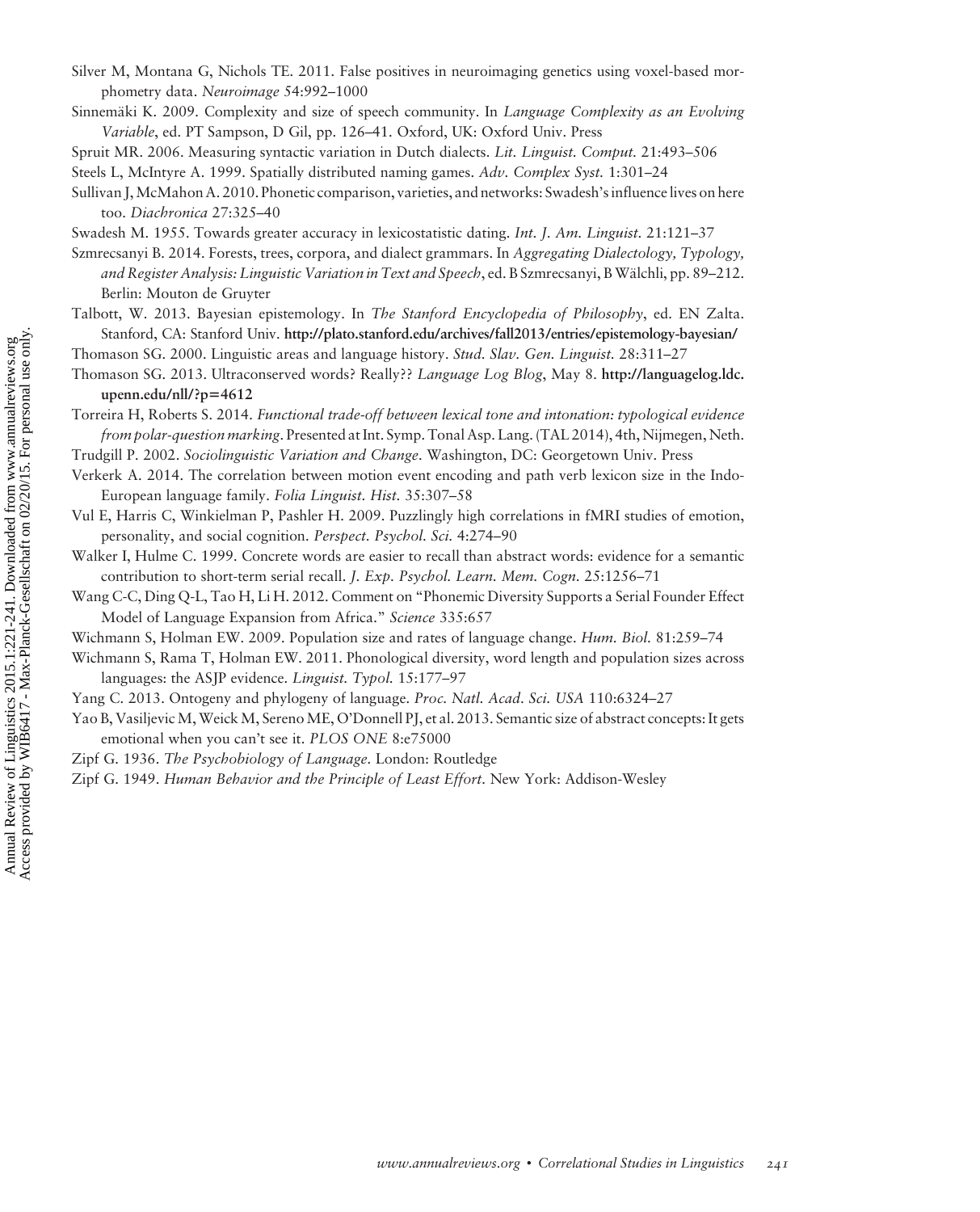# $\overline{\mathbf{R}}$

Annual Review of **Linguistics** 

# Contents Volume 1, 2015

| Suppletion: Some Theoretical Implications                                                                                       |
|---------------------------------------------------------------------------------------------------------------------------------|
| <b>Ditransitive Constructions</b>                                                                                               |
| Quotation and Advances in Understanding Syntactic Systems                                                                       |
| Semantics and Pragmatics of Argument Alternations                                                                               |
| Events and Situations                                                                                                           |
| Vagueness and Imprecision: Empirical Foundations                                                                                |
| Cross-Linguistic Temporal Reference                                                                                             |
| Variation in Information Structure with Special Reference to Africa<br>Tom Güldemann, Sabine Zerbian, and Malte Zimmermann  155 |
| Diachronic Semantics                                                                                                            |
| The Indo-European Homeland from Linguistic and Archaeological<br>Perspectives<br>David W. Anthony and Don Ringe  199            |
| Correlational Studies in Typological and Historical Linguistics<br>D. Robert Ladd, Seán G. Roberts, and Dan Dediu  221          |
| Advances in Dialectometry                                                                                                       |
|                                                                                                                                 |